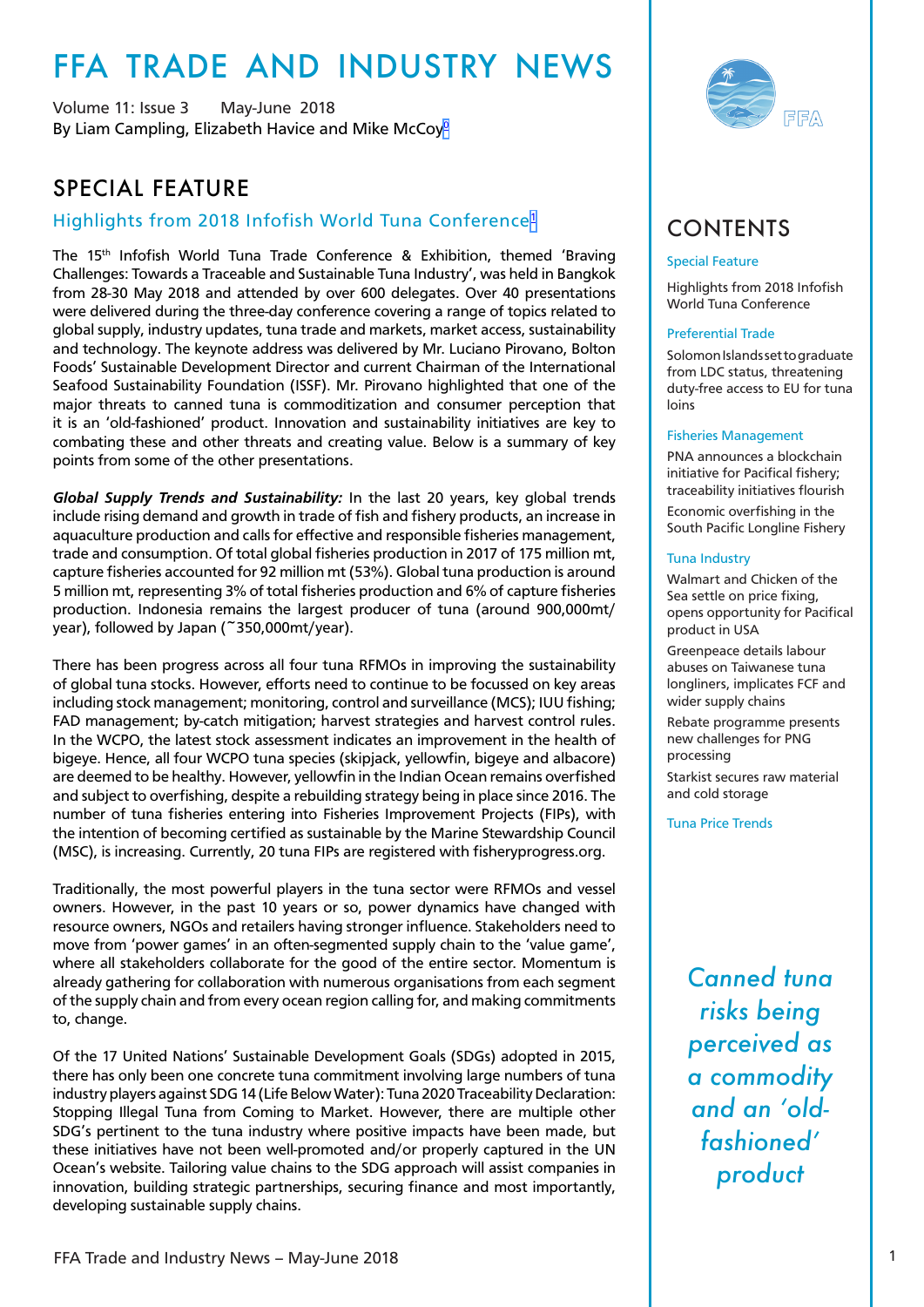*Industry Status:* Thailand remains the world's largest canned tuna processor. However, the total volume of raw material (whole round/loins) imported in 2017 of 665,204mt represented an 11% decline on 2016 volumes (749,743mt). Notably, frozen cooked loin imports declined by 75% between 2015 and 2017 from 23,852mt to 5,887mt, although loin imports represent only a very small proportion of Thai raw material imports (1-3%). The top three raw material suppliers to Thailand in 2017 were Taiwan, USA and Korea. Total canned tuna and frozen loin exports (HS 1604.14) also experienced a 14% decline from 563,031mt in 2016 to 483,414mt in 2017. USA, Australia and Japan are the top three importing countries from Thailand. The Thai processing industry has been proactively implementing policies relating to food safety, IUU fishing, sustainability and ethical labour practices.

Mexico's tuna purse seine sector is comprised of 51 vessels catching on average 128,000mt per year; around 80% of which is yellowfin. After a four-year process, the fleet obtained MSC certification for yellowfin and skipjack which covers around 90% of fishing effort. The Mexican fleet's catch contributes significantly to the domestic processing industry's raw material requirement of 180,000mt/year. Mexico's current consumption is around 21 million cases/year and is projected to increase to 31 million/ year by 2050. Mexican consumers' top preferences relating to canned tuna are: 1) flavour; 2) quality and 3) price. However, their preferences are starting to evolve to reflect lifestyle changes (i.e. health/nutrition, convenience, specialty packs), with brands/processors reflecting this in product innovation initiatives.

The Korean purse seine fleet remains stable at 28 vessels catching almost 280,000mt/ year; around 160,000mt of which supplies domestic canners, with the rest exported to processors elsewhere. The longline fleet has declined to 136 vessels (from 148 in 2014) catching around 24,000mt for domestic consumption, as well as export to markets such as Japan and Europe. Both sectors face rising operational costs and limitations on capacity. Korean consumers are only just starting to become aware of resource sustainability issues. To date, their canned tuna purchasing decisions have been linked mostly to price, taste and food safety.

*Tuna Trade and Markets:* In the US market, total US retail seafood sales reached \$11.9 billion in 2017 representing over 20% growth since 2011. Of the US frozen seafood sector, shrimp accounts for around 50% of sales. By contrast, tuna accounts for less than 2% which presents a huge growth opportunity – since 2011, the frozen tuna sales value has nearly doubled to \$37.4 million, albeit from a low base. By contrast, canned tuna represents nearly 75% of the US' shelf-stable seafood category sales (29% canned light meat; 27% canned white meat; 13% pouch; 4% lunch kits). Starkist remains the US canned tuna brand leader accounting for 42% of category sales, followed by Bumble Bee (25%) and Chicken of the Sea (15%). While US household expenditure on canned tuna has decreased four percentage points over the past five years, expenditure on tuna pouches and ready-to-eat meal kits has increased.

The EU's canned tuna consumption was around 745,000mt in 2017 (whole round equivalent), a 3% increase from 2016. Around 400,000mt is imported into the EU from multiple sources – the most significant being Ecuador, Seychelles, Mauritius and the Philippines. The EU's processing sector also produces around 360,000mt, mostly in Spain (67%) and Italy (21%) and smaller volumes in Portugal and France. EU consumers are demonstrating growing preferences for tuna products which are sustainably-caught. They are also increasingly becoming focussed, like some other markets, on health and wellness, convenience, specialty/niche products and innovative packaging. To meet these preferences, increase competitiveness and lose the image of canned tuna being a commodity, the EU's canned tuna industry is



*Tuna power dynamics have changed – resource owners, NGOs and retailers now have stronger influence*

*Consumer preferences for canned tuna are evolving to reflect lifestyle changes – health/nutrition, convenience and niche/ speciality products*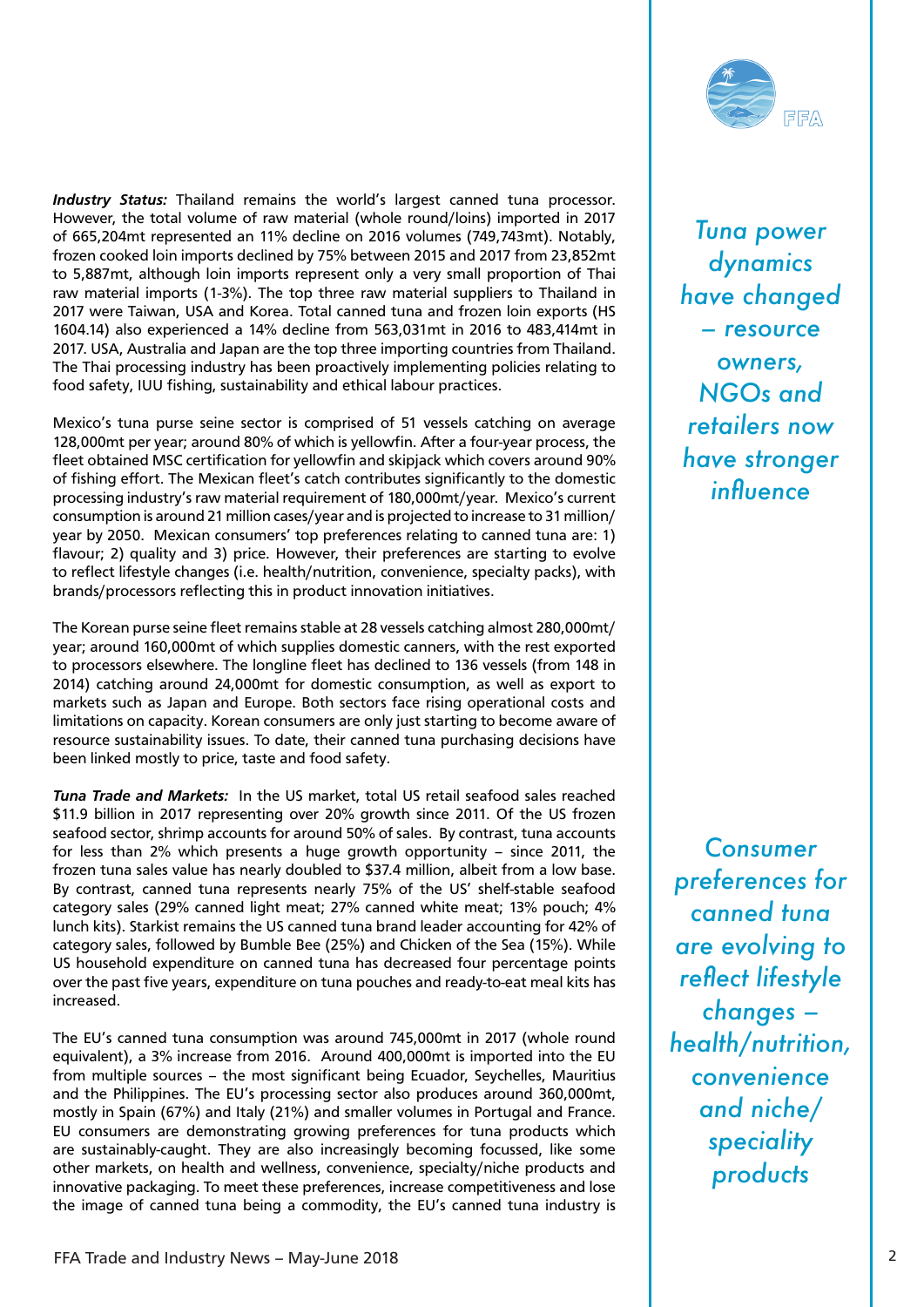

strategically focussing on product and processing innovation, environmental and social sustainability, traceability and food safety.

The Middle East and North Africa canned tuna market has contracted by 20% (US \$800 million) due to a range of social, political and economic challenges including increased raw material prices, exchange rate devaluation resulting in price increases in North Africa, credit tightening in Arab countries after the oil price collapse and the associated outflux of expats. The main markets remain Libya, Egypt, Saudi Arabia and United Arab Emirates. There is growing interest in international canned tuna brands – Bolton's Rio Mare and MW Brands' John West are creating a niche. Opportunities also exist for catering-sized products, pouch tuna, pet food and ready to serve sushi.

The Latin American tuna industry will be reshaped in the next five years by post-Trans Pacific Partnership alliances, together with free trade and anti-populism policies. Average economic growth across the Latin American countries is 3% with low inflation rates (although countries on the Pacific side of Latin America are predicted to growth more quickly than the Atlantic side). It is anticipated that the middle class will become 50% of the total population, surpassing the lower class which presents an opportunity for growth in tuna consumption. Latin America produces 25% of canned tuna globally and consumes 15%. Ecuador remains Latin America's largest processor and the second largest in the world processing around 280,000mt/year; however, its dominance will be challenged by SE Asian tuna processors as trade barriers are removed. Key consumer trends include demand for higher quality (i.e. less flakes, more solid packs) and valueadded convenience products (i.e. salads).

In Asia, Japan's market for fresh and frozen sashimi-grade tuna is declining. In the last ten years, sales volumes at Tsukiji market have dropped 30% and sales value by 17%. However, canned tuna imports into Japan have increased. Overall, canned tuna consumption in the SE Asian region remains low, with consumers having a strong preference for fresh/ frozen, not shelf-stable seafood.

*Market Access:* Currently, less than 1% of global fish catches are covered under multilateral catch documentation schemes (CDS). However, well-designed multilateral CDS have the potential to seriously tackle IUU fishing at a global level. To date, there are two multilateral (RFMO) level CDS for tuna – ICCAT and CCBST and two unilateral (market-based) CDS implemented by the EU (under the EU-IUU Fishing Regulation) and the US (Seafood Import Monitoring Program). RFMO-operated multilateral CDS are recommended by FAO and WTO rather than unilateral CDS, as they cover all fish caught within an RFMO's jurisdiction moving through all ports, processing and end market states, whereas a unilateral CDS covers fish from many fisheries entering a single market state. Unlike a unilateral CDS, a multilateral CDS is also underpinned by a central registry and enables the tracking of fish from harvest forwards along the supply chain, which facilitates strong enforcement and can also be a useful fisheries management tool. At present, under its IUU Fishing Regulation, the EU is working on transitioning from paper-based to electronic catch certificates and processing statements which will be linked with TRACES, the EU's electronic food safety platform for issuing health certificates.

*Sustainability, Environment and Eco-Labelling:* Tuna industry players are faced with growing transparency requirements from customers, financiers, insurers, certifiers and governments from the point of capture through the supply chain to demonstrate that catches are legal and environmentally sustainable. In addition, in recent years there has been an emerging and growing focus on social accountability. This is starting to drive pre-competitive industry collaboration. Prominent tuna players such

*The US and EU markets for canned tuna are relatively stable, while the Middle East and North African market has contracted by 20%*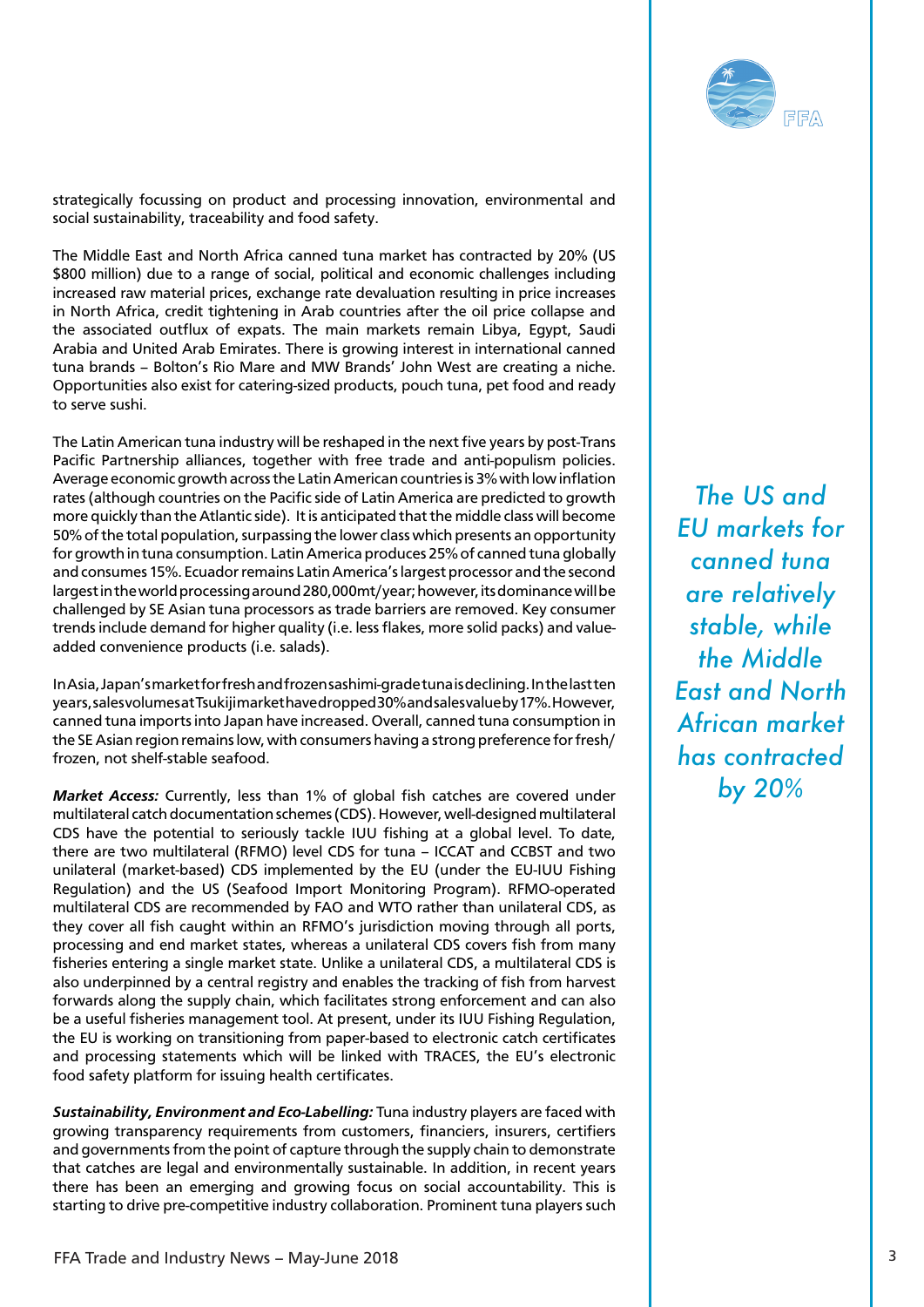<span id="page-3-0"></span>as Thai Union, Bolton and Tri Marine are working together, in cooperation with NGOs, on initiatives such as ISSF, FIPs, the Seafood Task Force (addressing labour issues in fishing/processing) and the Global Ghost Gear initiative (aimed at reducing plastic waste in oceans). The primary markets for tuna (ie. US, EU, Australia) are increasingly focusing on sustainability, particularly ISSF compliance, engagement in FIPs, social compliance and sustainable fishing options (i.e. FAD-free, pole-and-line, MSC, Fair Trade, FFF, P&L, MSC). Secondary markets are smaller and less lucrative (i.e. Middle East) and typically only need import requirements and production specifications to be met. However, there are potentially hidden issues creating liability for buyers (e.g. purchasing IUU fish).

*Recent Innovations and Trends in Technology:* Service providers such as Satlink and Inmarsat have been continuing to develop technical solutions for fishing vessels to support traceability, enforcement (i.e VMS), safety at sea, communications, geofencing and onboard monitoring (i.e. working conditions on board, security, catch reporting, FAD management etc.). Global shipping company, Maersk, has developed a solution for remote container management, whereby the location and temperature of reefer containers can be monitored in real-time. They are also partnering with IBM to develop a blockchain traceability solution for the shipping industry. The US Oceans program has been developing and trialling electronic catch documentation and traceability (CDT) systems for South East Asian fisheries to ensure catches are legal and traceable. Notably, they have developed several supply chain solutions for small-scale fisheries (covering vessels, landing sites, processors) which have been trialled in Indonesia and Philippines, two countries with very large numbers of small-scale, artisanal tuna vessels, for eventual roll-out across ASEAN.

## PREFERENTIAL TRADE

### Solomon Islands set to graduate from LDC status, threatening duty-free access to EU for tuna loins

Every three years the United Nations Committee for Development Policy (CDP) reviews data on countries designated as 'Least Developed' (LDCs). The 2018 review recommended the Solomon Islands for 'graduation' from LDC status (see below on how this is measured and its problems).<sup>2</sup> Typically, LDC graduation takes place three years after the UN General Assembly takes note of the CDP recommendation, which means that in 2021 the Solomon Islands will lose benefits associated with LDC status including duty free access to EU markets for canned tuna and tuna loins under the Everything But Arms Initiative (EBA). This threatens direct onshore employment at SolTuna of 2,350 people (67% women) bringing in annual employment earnings of around US\$12 million into the economy. $^3$  $^3$  A conservative multiplier effect for indirect and induced employment would push this to at least ~7,000 jobs and a more optimistic one would suggest over 13,000.<sup>4</sup>

Given the importance of the tuna processing industry to the Solomon Islands, the Commonwealth Secretariat undertook an analysis of the 'competitiveness challenges' of graduation for Solomon Islands' position in the global value chain in tuna.<sup>5</sup>

LDC status is calculated based upon three measures:<sup>6</sup>

- 1. Gross National Income (GNI) per capita, which is taken from national accounts data and converted into US dollars;
- 2. the Human Assets Index (HAI) which is a composite index of human health and education (i.e. under-five and maternal mortality rates, percentage of population undernourished, secondary school enrolment and adult literacy); and,

 *Solomon Islands' graduation from Least-Developed Country status will result in loss of duty free access to EU markets for canned tuna and loins*



*Prominent tuna players are engaging in pre-competitive collaboration on sustainability and social initiatives*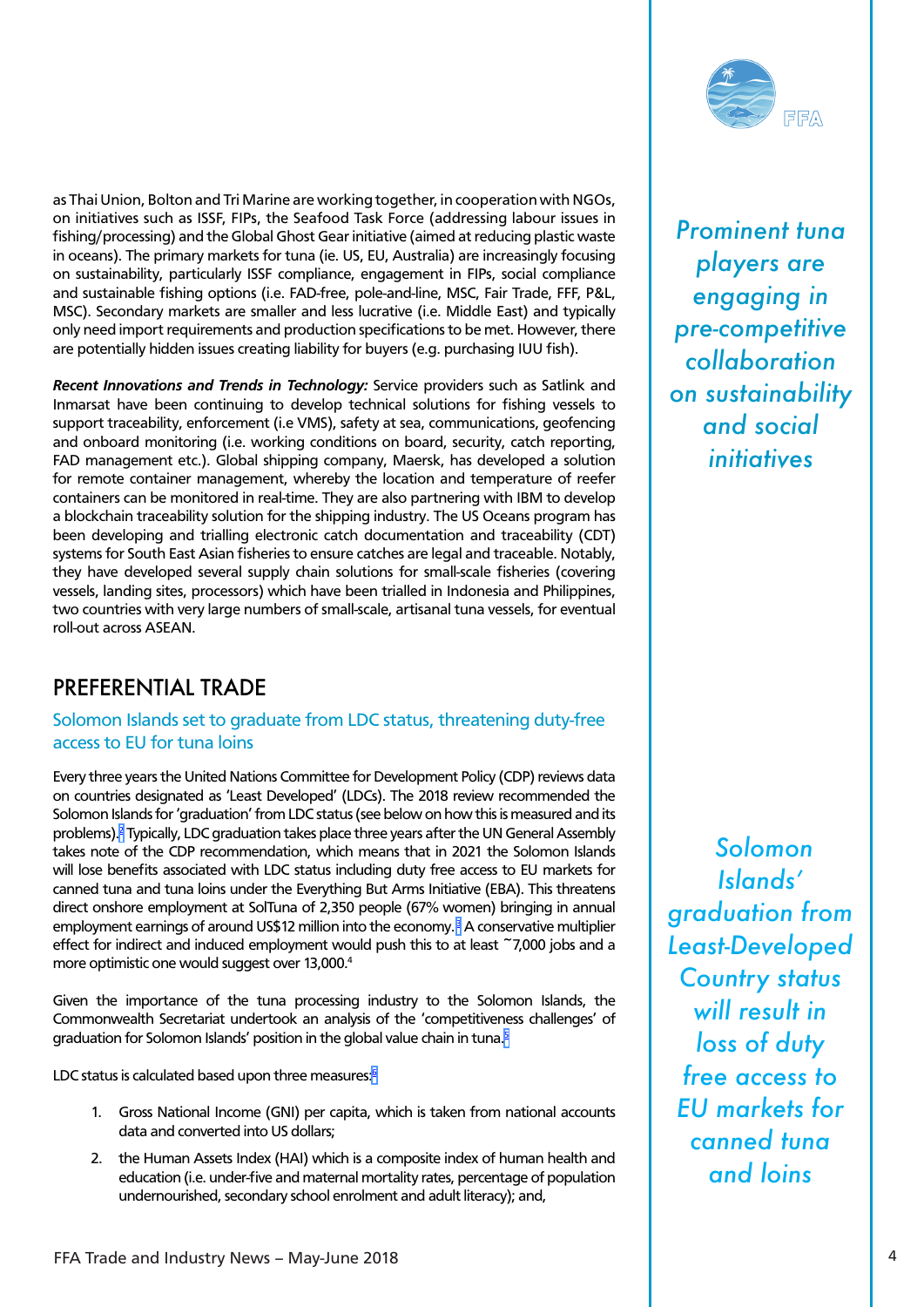

<span id="page-4-0"></span>3. the Economic Vulnerability Index (EVI), composed of eight indicators including population size, remoteness, export concentration, share of primary sector in GDP (agriculture, fisheries and forestry), and vulnerability to trade shocks and environmental change and disasters.

For GNI and HAI, the Solomon Islands was above the eligibility threshold in the UN Committee for Development Policy's 2015 review. Graduation thresholds are between 10 and 20% higher than those for initial inclusion in the LDC category so as to ensure that 'graduation is sustainable'.<sup>7</sup>

The 'graduation' process is not uncontentious. Small island developing states (SIDS) in particular often have overinflated measures of 'development' because of their smallness, and the measures do not sufficiently weight the economic consequences of often extreme geographical isolation.<sup>[8](#page-15-0)</sup> For example, in relation to GNI per capita the presence of the Regional Assistance Mission to Solomon Islands (RAMSI) has likely inflated income statistics; as has the distributional dimensions of the main industries in the economy, which are predominantly extractive and tend to concentrate wealth in the hands of a few. In regard to 'Human Assets', the quantity of secondary school enrolment has improved in the Solomon Islands but there are questions over whether education is translating into more skilled jobs in the economy.

Moreover, the UN's LDC Identification Criteria and Indicators do not take account of counter-factuals should a country graduate, especially in relation to Economic Vulnerability. In the case of the Solomon Islands, the loss of the duty-free access to the EU market may undermine the government's attempt to slow down logging (which peaked in 2016) and engage in reforestation. The lack of export-oriented economic diversification means that alternative employment-generating and foreign exchange earning industries are far from obvious. Further, can a purely economic 'value' be properly placed on the loss of huge swathes of a country with sea level rise?

Three alternatives exist to access the EU market should the Solomon Islands lose EBA status:

- 1. Switch to the EU's standard Generalisation System of Preferences (GSP), which reduces the tariff on canned tuna and loins from 24% to 21.5%. However, tuna buyers surveyed for the Commonwealth study all emphasised that without the duty-free access to the EU market, Soltuna would inevitably become uncompetitive.
- 2. Sign on to the Interim Economic Partnership Agreement (IEPA) alongside Fiji and PNG that provides duty free market access and 'global sourcing' rules of origin, which would significantly extend the range of raw material sourcing for EU-centred tuna processing in the Solomon Islands. There are, however, issues relating to sequencing between the IEPA and the PACER Plus between Australia and New Zealand and 9 PICs, which the Solomon Islands signed in June 2017. A major stumbling block is the MFN clause in both Agreements, which means that the Solomon Islands would have to offer the same tariff preferences to both sets of parties. Given that the pattern of trade between trading partners in the IEPA and PACER+ are very different and the two sets of partners offer different liberalisation periods, the liberalisation schedules are likely to widely differ. This implies additional tariff revenue loss to the Solomon Islands as a result of MFN clauses being triggered.
- 3. Apply to the EU's GSP+, which gives duty free access to economically vulnerable countries in return for them ratifying and implementing 27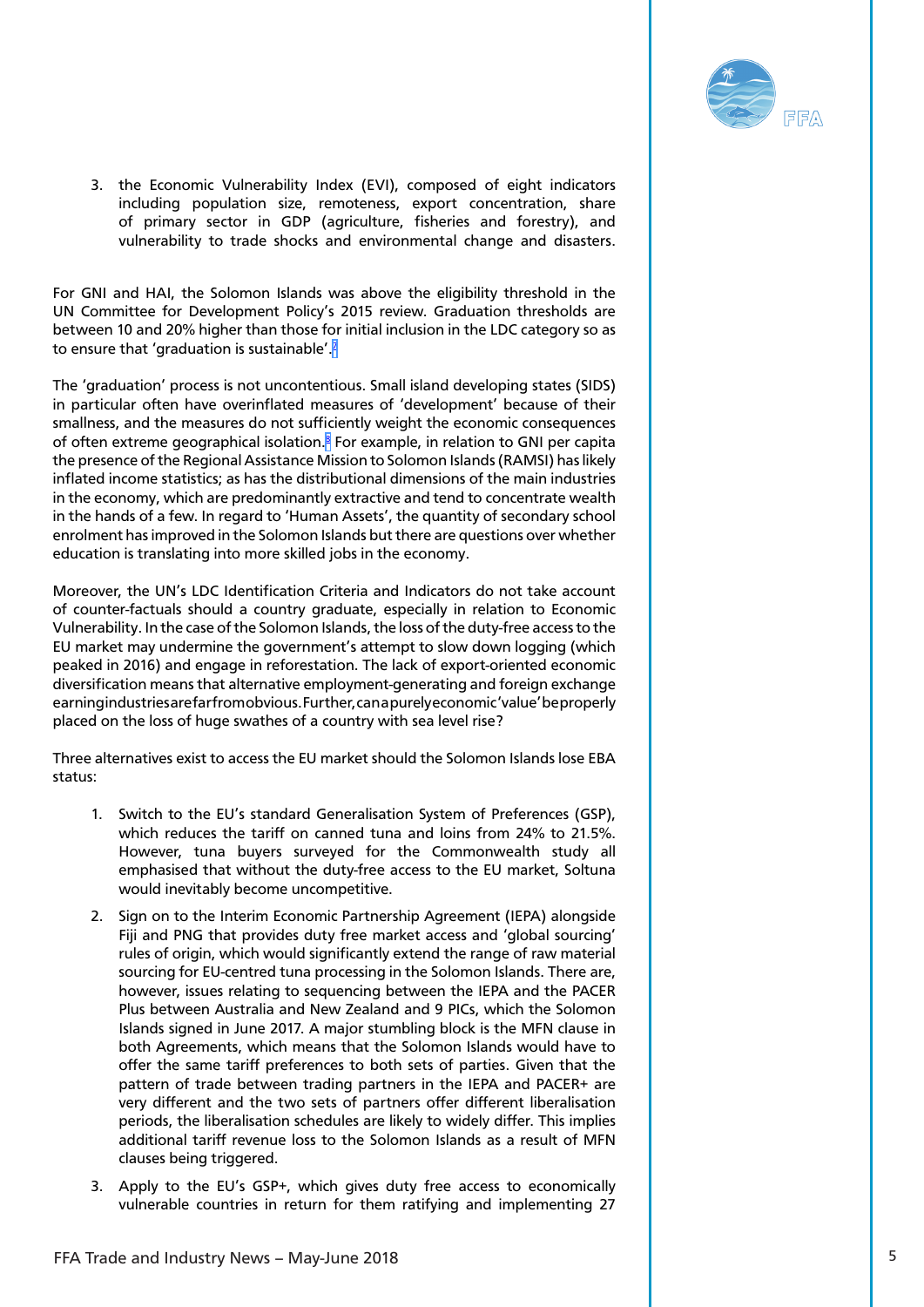<span id="page-5-0"></span>international conventions on good governance, sustainability and human rights. If these are all in place, it is estimated to take up to 10 months for an application to the EU to be processed and agreed. The issue here for the Solomon Islands appears to be capacity challenges in the ratification and full implementation of the GSP+ commitments. Further, in its current form, the GSP+ runs until 2023, at which point further reforms may shift the goal posts.

In sum, there is no cost-neutral alternative for the Solomon Islands in terms of post-LDC access to the EU. One avenue is to explore ways to counter or slow down the graduation process (see below).

Given the evidential negative impact of graduation, the Solomon Islands could request the EU to extend its market access under the EBA, with a minimum of at least three years extension typically granted by the EU. It is also hope that the independent membership of the Committee may take on board the specificities of SIDS like the Solomon Islands. Further, the Solomon Islands is eligible to continue to receive support under the WTO's Enhanced Integrated Framework (EIF) facility for up to five years following LDC graduation; this fund could continue to be used to invest in diversified export industries, such as a new project frozen cassava and taro.

# FISHERIES MANAGEMENT

### PNA announces a blockchain initiative for Pacifical fishery; traceability initiatives flourish

The PNA group have announced that they will launch a blockchain initiative covering all MSC-certified, Pacifical branded, sustainable skipjack tuna – and that the programme will be in place by the end of July 2018. The move positions the Pacific as a pioneer of the first large-scale blockchain initiative focusing on sustainable fisheries. Pacifical is launching the platform in cooperation with Thai-based blockchain service provider, Atato. It will be powered by Ethereum, a decentralised platform that runs what it calls 'smart contracts', or applications that run exactly as programmed without any possibility of downtime, censorship, fraud, or third-party interference. Each application runs on a custom-built blockchain that offers a shared global infrastructure that can move information around and represent property ownership.<sup>9</sup>

A blockchain differs from traditional server architecture, offering the opportunity to share complex data sets among disparate user types around the world. In the traditional architecture, every application has to set up its own servers that run their own code, which can make sharing data – for example that would link vessel registration and product end market – difficult, including because if a single application is compromised or goes offline, many users can be affected. In a blockchain, anyone can set up a 'node' that replicates the necessary data for all nodes, which allows applications to be decentralized. The PNA's block chain initiative will use IPFS (interplanetary File System) decentralised storage. IPFS describes itself as a 'peer-to-peer hypermedia protocol to make the web faster, safer, and more open'.<sup>10</sup> It is a tool that enables the distribution of high volumes of data with high efficiency; in a blockchain, IPFS makes immutable, permanent IPFS links into blockchain transactions. This process timestamps and secures content, without having to put the data on the chain itself.



*Alternative duty free options for Solomon Islands are IEPA and GSP+*

*The PNA is pioneering blockchain traceability in large scale fisheries with its Pacifical products*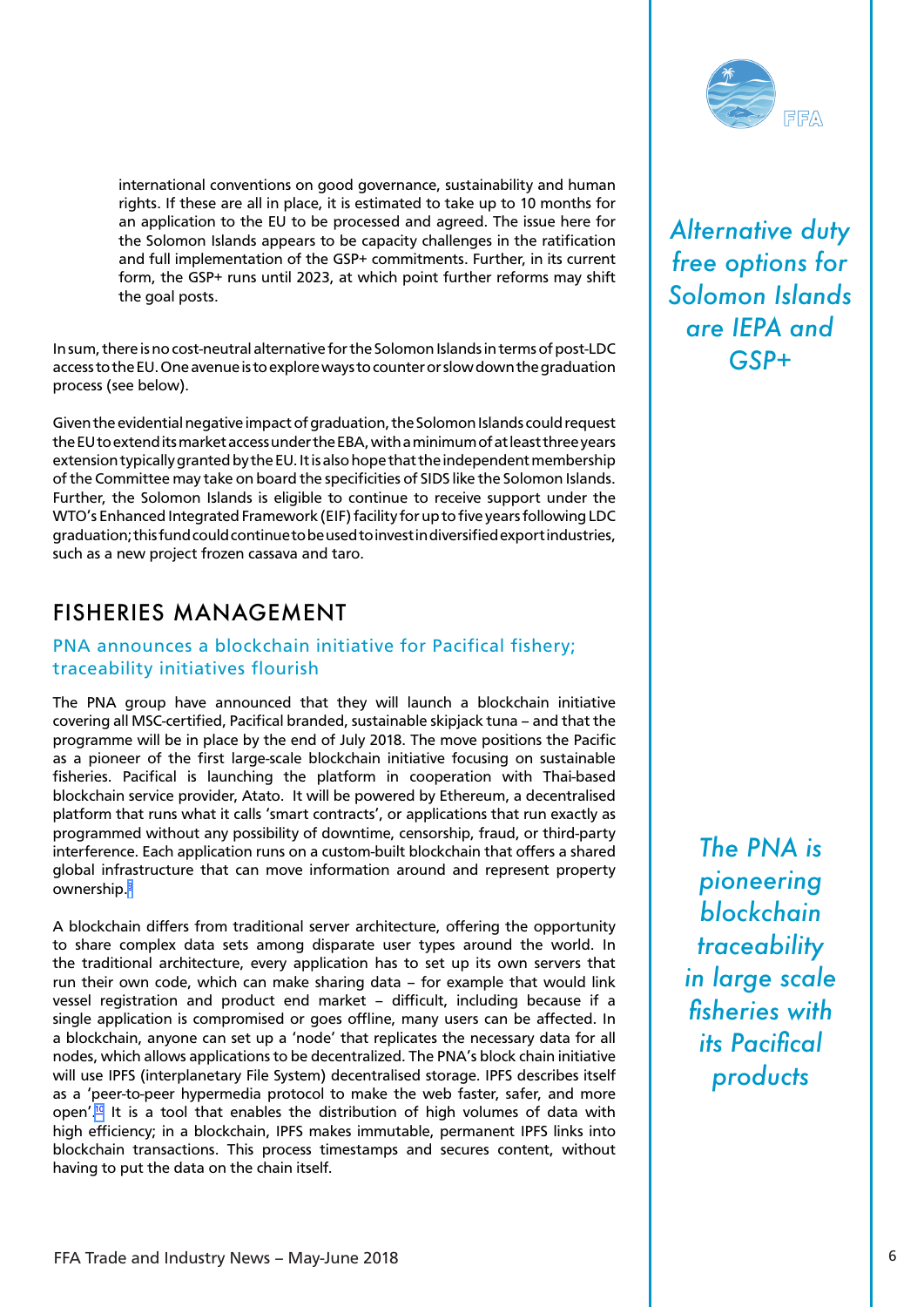<span id="page-6-0"></span>The PNA's blockchain will cover the entire supply chain and chain of custody. Pacifical has indicated that more than 200 million consumer units of Pacifical tuna in over 23 countries annually will be traced and verified through the Ethereum public blockchain. The public nature of the blockchain is designed to give organisations and individuals the capacity to verify live how the tuna was caught, by which captin, in which vessel, area and periods as well as where and when it was processed. $11$  The system will cover over 100 purse seine vessels and each product will have a unique tracking code.

This announcement follows from news of a blockchain trial being initiated in Fiji, with support from WWF-New Zealand.<sup>12</sup> The focus of the Fiji block chain project is on identifying illegal fishing and human rights abuses in the industry – with a focusing using digital technology in the fresh and frozen tuna sectors of the WCPO region to strengthen supply chain management. $13$  As traceability projects appear to be flourishing, the Spanish tuna fleet has proposed its own traceability standard for EU-wide use, following from its commitment at the World Economic Forum to full traceability by 2020. These projects, alongside traceability protocols required for access to several major markets (e.g. SIMP in the US, IUU verification in the EU) signal a flourishing of public and private traceability systems that are emerging in the market place. This trend might mirror the proliferation of sustainable seafood certifications that on the one hand have been lauded for drawing attention to, and improving, environmental conditions in fisheries, but on the other, have been criticised for leading to consumer confusion and costly compliance processes throughout seafood supply chains.<sup>14</sup>

### Economic overfishing in the South Pacific Longline Fishery

Prior to the development of Pacific Island domestic longline fleets targeting albacore, vessels delivering albacore to bases in American Samoa, Vanuatu, and Fiji for cannery use were from the distant water fishing nations of Japan, South Korea, and Taiwan. As stagnant prices and increased costs limited opportunities for profitability, fleets from each of these countries exited the fishery and re-tooled to concentrate on bigeye and yellowfin. The first to switch out of the South Pacific albacore longline fishery was Japan, followed by Korea. Taiwanese vessels remained, but many operators developed vessels capable of targeting both albacore for canning and bigeye/ yellowfin for sashimi. The use of Taiwanese vessels capable freezing and holding of the catch at low temperature (-35°) or ultra-low temperature (-60°), combined with high seas transshipping, provides an edge over constant direct deliveries to onshore facilities. These Taiwanese vessels adjust their operations based on market conditions, fishing seasonality and fishery access conditions. A shrinking number of large-scale Taiwanese vessels continue to target albacore but spend most of their time in high seas areas. As a later entrant, China's vessels also target albacore, some do so seasonally with vessels also capable of low or ultra-low temperature that can also target bigeye/yellowfin. A continuing advantage of Chinese vessels are certain operating subsidies obtained from their government[.15](#page-15-0)

In the past few years there has been increased recognition that the major problems currently confronting the South Pacific longline fishery that targets albacore are primarily economic rather than biological. Based on the 2015 SPC stock assessment and the level of uncertainty included within the projection analysis, there is a 20 percent chance that the South Pacific albacore stock will fall below the WCPFC limit reference point by 2033 if recent fishing effort levels continue.



*Traceability initiatives are flourishing as tools to address environmental and social challenges in fisheries*

*The major problems of the South Pacific longline fleet are economic rather than biologicallybased*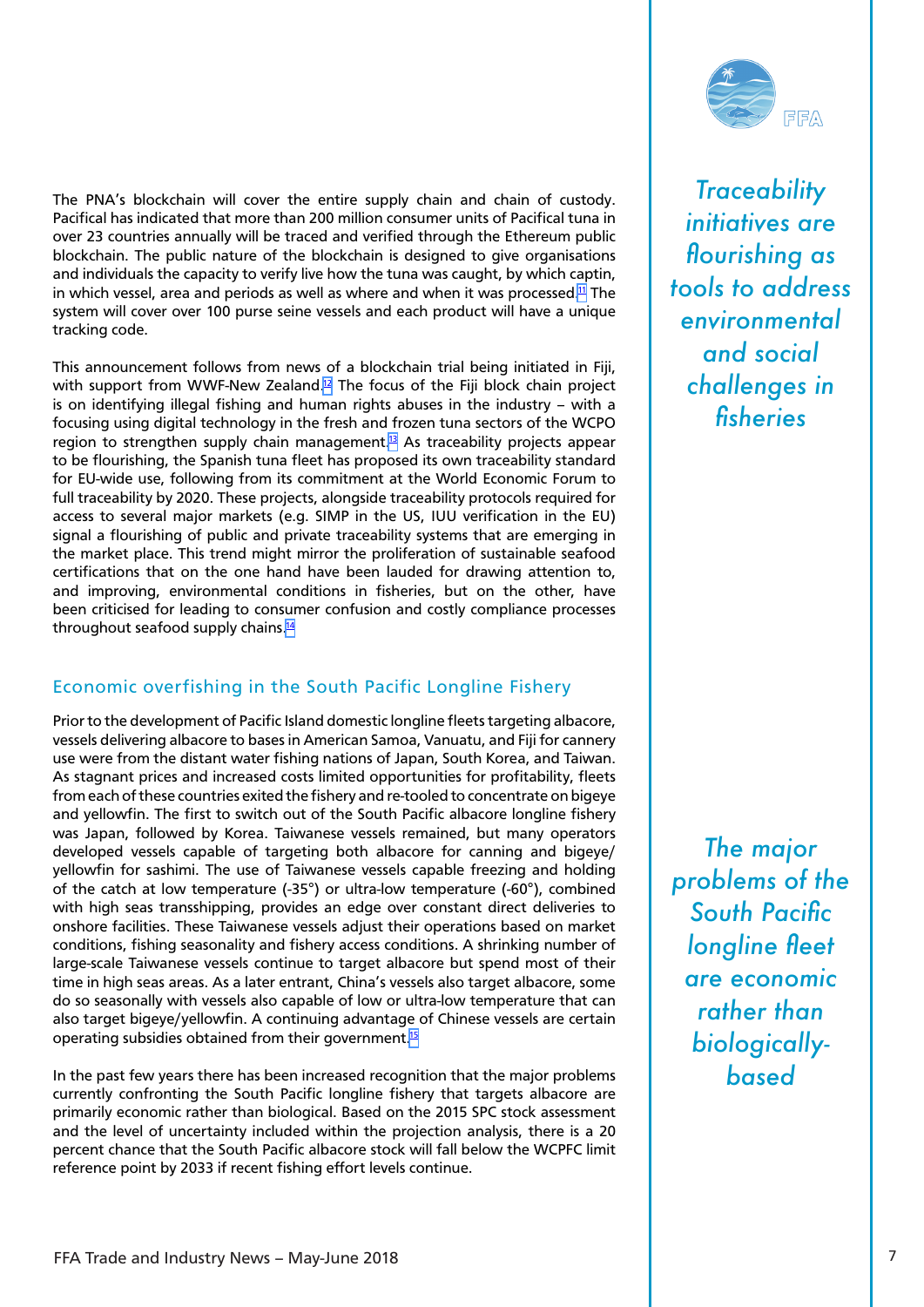<span id="page-7-0"></span>The SPC's Dr. John Hampton has noted that the current stock level is estimated to be about 40 percent of what the stock would be if there had never been any fishing. Hampton described the current management aims to keep the South Pacific albacore stock stable at current levels and notes albacore is sustainable as a stock in the long term. He added that that any increase in the size of the stock will require a reduction in catch.<sup>16</sup> This will not be easy to achieve, as albacore longline catch reduction continues to be a difficult issue on which to find agreement at WCPFC.

Comments by Chris Reid, FFA's Chief Economist, in a recent interview describes in greater detail the factors leading to the current economic condition of the fishery.<sup>17</sup> Reid notes that while there are always ups and downs in any fishery, the last five years or so have resulted in poor returns to fishers. Using historical data, Reid describes a good year today in economic terms as being what an average year looked like a decade ago, and an average year today being like a poor year then. A downward trend is evident, replacing a more normal variability between good seasons and bad. Contributing to this situation have been both higher costs and lower catch per unit of effort.

Pointing to information contained in FFA's recent report on economic and development indicators[,18](#page-15-0) Reid says that catch rates for the longline fishery south of 10°S within the WCPFC Convention Area since 2011 have been consistently lower than the average. Reid's analysis shows that although the stock is in a biologically healthy state, the problem is "economic overfishing". The fishery catches primarily older, larger fish and reduced CPUE from this segment causes economic returns to diminish.

It should be pointed out that the 2017 WCPFC Scientific Committee meeting (SC13) recommended that pending a new albacore assessment in 2018, its recommendations from the two previous meetings be maintained that "longline fishing mortality and longline catch be reduced…so that economically viable catch rates can be maintained."<sup>19</sup>

A reduction in fishing effort could enable an increase in catch rates of larger fish, but from a political standpoint this is difficult to sell when the scientific stock assessment shows over-fishing is not occurring, according to Reid.

The economics of the fishery are seen to be adversely affecting domestic fleets more than foreign fleets at the current time. Reid attributes this to the higher cost structure of the former, a lack of subsidies, and their lessened ability to move elsewhere beyond their domestic fishing zones and/or switch targets. He points out that whereas fleets in Fiji, Samoa and American Samoa have all tied up at various times with reports of some operators trying to sell out, Chinese and Taiwanese vessels have continued to fish even though world prices have not significantly increased in the last decade.

This is not to say that domestic vessels appear totally doomed, as some have pursued MSC certification and are taking advantage of markets other than that for canning. John Hampton also points out that there are two domestic fleets in the region, New Caledonia and French Polynesia, that are able to take advantage of higher prices in domestic markets. But Reid cautions that a continued drop in CPUE caused by fishing effort at current levels coupled with higher operating costs spell disaster for domestic vessels in the near future unless management steps are taken to reverse current trend. One such step in the right direction is the recognition of the importance of including economics in the decision-making process so that target reference points for albacore are made not just on a biological basis.



*Domestic fleets are currently adversely affected more than foreign fleets*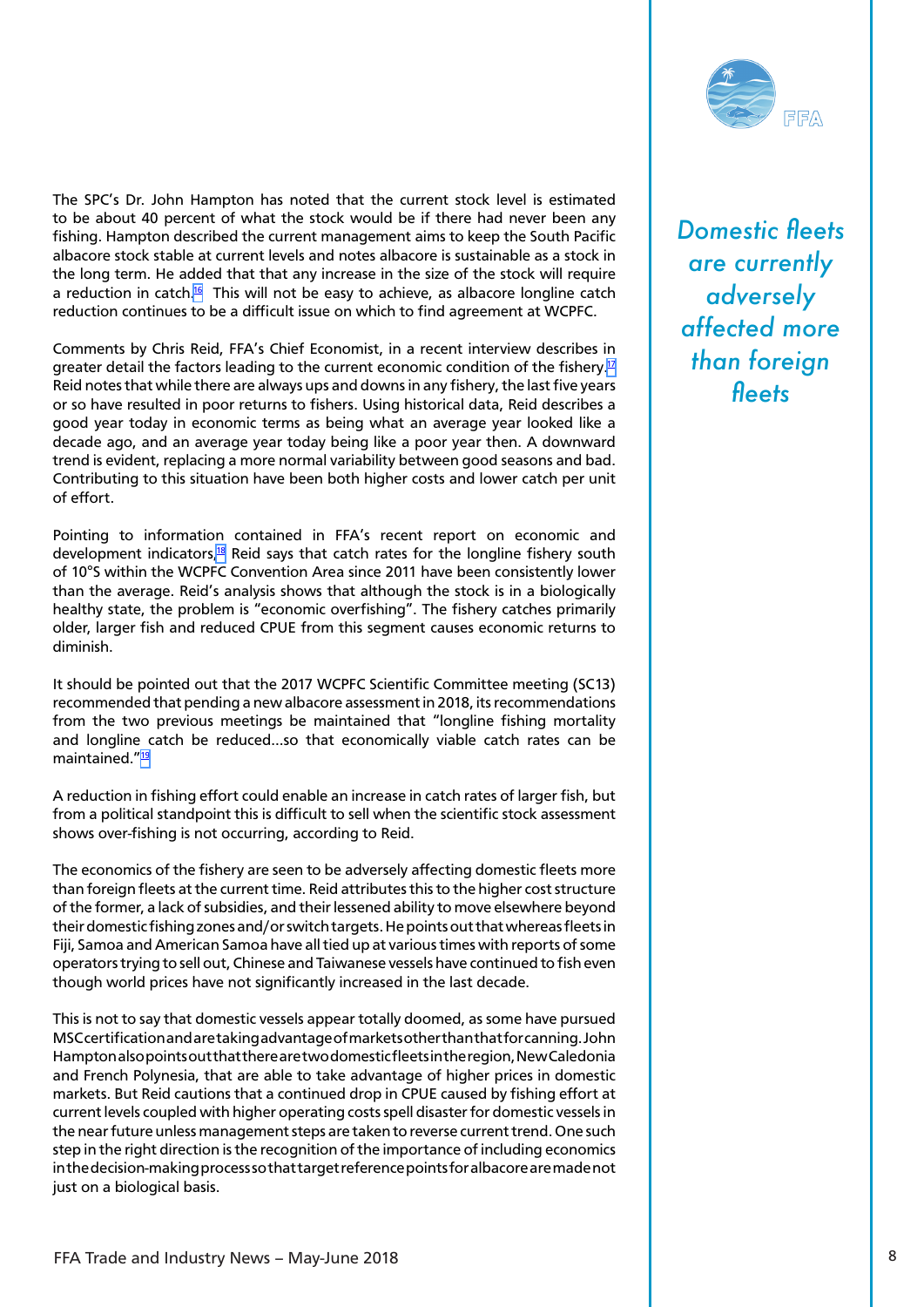# <span id="page-8-0"></span>TUNA INDUSTRY

### Walmart and Chicken of the Sea settle on price fixing, opens opportunity for Pacifical product in USA

Walmart and Chicken of the Sea have settled over the US price fixing scandal.<sup>20</sup> The agreement includes a cash settlement and a joint programme to launch products in Walmart's stores. A COSI press release stated: "With Walmart, we will offer our shared customers the healthy sustainably-sourced seafood products they expect from us. We are also excited about a number of consumer-driven innovations in the pipeline".<sup>[21](#page-16-0)</sup>

In parallel, Thai Union has stepped up its processing of co-branded Pacifical canned tuna both for clients, including for Northern European supermarkets such as Irma in Denmark, and in the USA in February 2018 under its niche Genova brand. $^{22}$  Huge room for growth remains.

In this context, Thai Union's US subsidiary is well placed to provide Walmart with MSC Pacifical product, potentially allowing America's largest supermarket to meet its 2017 commitment to procure 'sustainable' canned tuna by 2025, by which it means MSC (or comparable certification) or 'actively working toward certification or in a Fishery Improvement Project (FIP)'.<sup>23</sup> This is certainly the hope of the PNA Office, which has recently hosted Walmart representatives visiting the region.<sup>24</sup> Walmart has declined to comment to the US press on the specifics.<sup>25</sup>

But Walmart's civil lawsuit was one of another 64, which may translate into other cases needing to be settled at an expected 2020 trial. Further, Thai Union was previously being treated legally separately by Walmart's lawyers and may also face ongoing civil legal action.<sup>26</sup> Thai Union has set aside between USD 20 and 50 million to settle fines.<sup>27</sup> This is despite the subsidiary of the Thai Union Group – Tri-Union Seafoods LLC which owns Chicken of the Sea – receiving conditional leniency status in September 2017 from the US Department of Justice price fixing investigation. The status means that 'neither Tri-Union nor any cooperating executives or employees within the scope of the Investigation will face criminal fines, jail time or prosecution', and was granted in return for Thai Union acting as a whistle-blower.<sup>28</sup>

#### Greenpeace details labour abuses on Taiwanese tuna longliners, implicates FCF and wider supply chains

The world's largest tuna trading company, FCF (Fong Cherng Fishery Company), is a focus of a new report by Greenpeace East Asia.<sup>29</sup> The crux of Greenpeace's report in terms of recent evidence is that, in 2017, (1) FCF and its Japanese subsidiary, FCN International, traded tuna caught by boats involved in labour abuses; and (2) Taiwan's authorities did not act on available evidence to stop convicted human traffickers (Taiwanese nationals) from continuing to recruit migrant crew for Taiwanese boats. There are an estimated 30,000 migrant crew working on the Taiwanese distant water fishing vessels.

The rest of the report revisits and expands on older case studies of systematic human trafficking and horrific mistreatment of foreign crew on Taiwanese-owned tuna longliners. This includes a 2016 ruling by Taiwan's Control Yuan (a public agency that monitors other branches of government) which found the Fisheries Agency's investigation of an Indonesian crew's death at sea to be 'severely negligent'[.30](#page-16-0) Greenpeace also travelled to Vanuatu to interview six Indonesian crew convicted for the 2016 murder of a Chinese captain on a Taiwanese-owned, Vanuatu-flagged longliner. The interviews point to

*Greenpeace has accused FCF of trading tuna from boats involved in labour abuses; FCF states this is "unfair and deceptive" and has reduced traded volume*



*Thai Union/ Chicken of the Sea will provide Walmart with MSC Pacifical product under its niche Genova brand*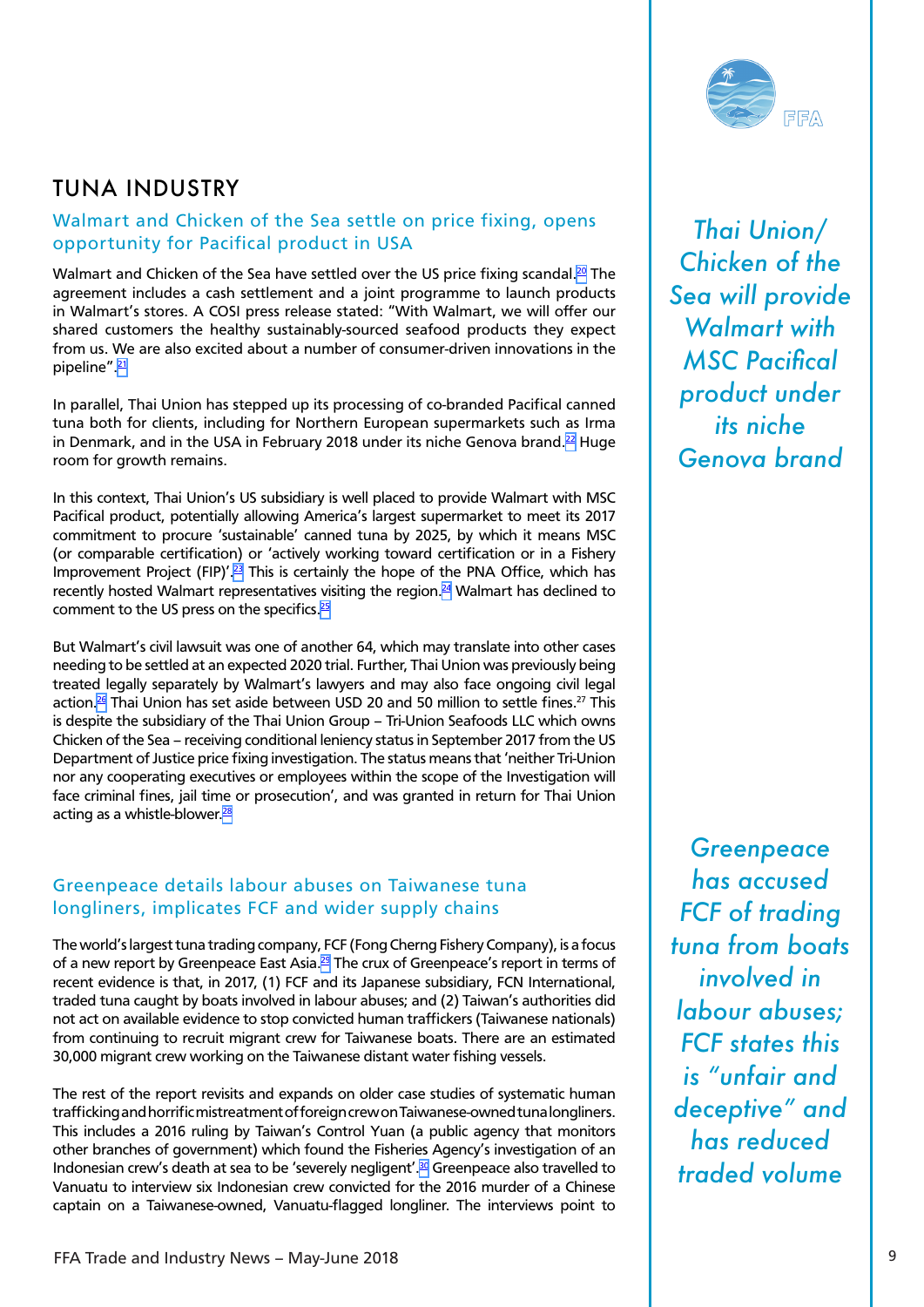

<span id="page-9-0"></span>systematic abuse by the captain in the lead up to his murder, suggesting diminished responsibility. $31$ 

This 2018 report follows a 2016 investigation by Greenpeace that identified poor working conditions and labour rights abuses in the Taiwanese tuna industry. $32$  For example, it found that the average salary of migrant crew on Taiwanese longliners was US\$ 300 per month, but that after deductions this ranged between US\$ 100 and 170, averaging out at US\$ 0.50 per hour. With wages as the sole variable cost of operations (e.g. fuel price tends to be the same globally), low crew salaries are crucial to the global competitiveness of the Taiwanese (and several other) tuna fleets; an issue highlighted by EU boat owners for several years, most recently in the Spanish tuna industry (OPAGAC) calling for its Standard for Responsible Tuna Fisheries, which includes social and environmental standards, to be applied as an EU regulation for fisheries imports. $33$ 

Greenpeace's investigation is not isolated. Similar issues were picked by the US State Department's 2017 Human Rights Report, which highlights Taiwan's fishing industry. $34$  And a US Trafficking in Persons report published last year highlighted Taiwan's progress in addressing human trafficking, including in DWF crew recruitment, but that authorities did not take the crime seriously and penalties were lenient.<sup>35</sup> Another NGO, the Environmental Justice Foundation has recently produced a short documentary film on the issue called ['Exploitation and Lawlessness:](https://vimeo.com/258117796/94fbd48276) [The Dark Side of Taiwan's Fishing Fleet'](https://vimeo.com/258117796/94fbd48276).<sup>36</sup> Domestically, the Taiwan International Workers' Association has been calling on boat owners and the national authorities to take action to protect crew.<sup>[37](#page-16-0)</sup>

Taiwan's 2016 Act for Distant Water Fisheries, which introduced minimum requirements for hiring of crew (effective from January 2017), was designed to mitigate some of these abuses.<sup>[38](#page-16-0)</sup> For example, it requires crew to be paid a minimum wage of USD\$450/month paid directly to crew – designed to avoid capture by labour intermediaries.<sup>[39](#page-16-0)</sup> It also maintains a list of authorised crew agencies.<sup>[40](#page-16-0)</sup> But the effectiveness of this system is questioned by Greenpeace which found that in 2017 two of Taiwanese convicted of trafficking noted above are 'officially registered with the Fisheries Agency, which means they have been vetted and authorised by the Taiwanese Government to conduct recruiting' for up to 1,099 crew.<sup>41</sup>

In response to the 2018 Greenpeace report Taiwan's Fisheries Agency pointed out that the cases studied dated before 2016, which is when the government began a major process of reform of its DWF.<sup>42</sup> The Fisheries Agency has also highlighted its regulation of employment of foreign crew under the 2016 Act, claiming that there has been 'substantial progress on safeguarding the rights and benefits for foreign crews on distant water fishing vessels'. 43

For its part, FCF has stated that Greenpeace's 2018 report is 'unfair and deceptive' and based on 'old information'.<sup>44</sup> Instead, FCF President Max Chou stated that the company 'remains committed to leading our industry's social responsibility effort, and to ensuring respect for all fishing laborers.' FCF also launched a Social Accountability Project in 2016 which prohibits child and forced labour, $45$  but it applies solely to crew on purse seine fleets and, moreover, there is no apparent independent assessment of its implementation and monitoring. Further investigation by Undercurrrent News has suggested that FCF was not the sole potential client of fish traded in 2016 by a Taiwanese longliner named by Greenpeace as involved in labour abuses, but clients also included Thai Union and Tri Marine.<sup>46</sup> Further, Max Chou has stated that FCF has been reducing its traded volume from a height of around 700,000mt to 500,000mt precisely because it is applying more rigorous 'focus on IUU and social accountability'.<sup>47</sup>

*In 2016, Taiwan Government introduced minimum wage requirements for crew and established a list of authorised crew agencies*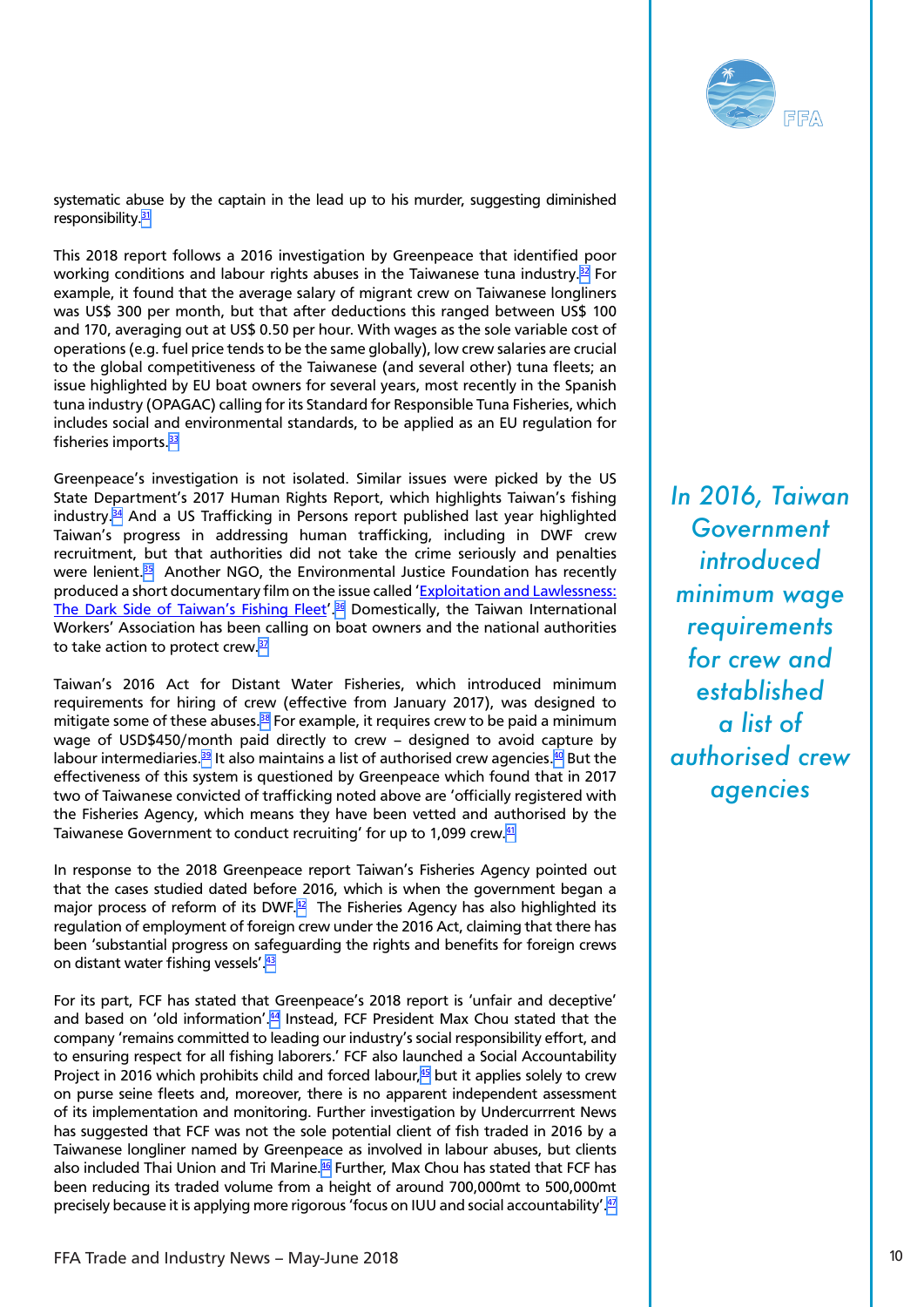<span id="page-10-0"></span>This suggests three crucial points. First, a change in labour-related law does not necessarily mean a change in working conditions in practice, especially without independent labour organisations in place to self-monitor the workplace. For example, it is not known whether labour recruitment agencies use other means to capture part of the minimum USD\$450/month salary now regulated by Taiwanese law. Second, FCF is a major supplier of raw material to Thai Union and that TU has committed to continue to work with FCF. $48$  The Greenpeace investigation suggests that TU's major reform programme of labour standards in its supply chain may face an uphill struggle in implementation given the vast size and huge complexity of raw material supply networks and their often-ambivalent governance. Third, and more generally, the Greenpeace report highlights the use of flags of convenience (FOC) and front companies – both common business practices in industrial tuna fisheries. The role of PICs in better governing the social and environmental standards of tuna fisheries may require revisiting open vessel registries where no direct state monitoring and enforcement is in place. The potential alternative is that the grey legal area of FOC in fisheries may be under further external regulatory, commercial and public pressure, putting FOC states on the defensive and potentially impacting economic gains from tuna fisheries.

#### Rebate programme presents new challenges for PNG processing

As of 1 January 2018, PNG introduced a policy change from a system in which firms with domestic processing operations received discounted fishing licenses to one in which domestic processing companies received a rebate of US\$400 for each metric tonne of tuna processed which was caught in PNG waters. The so-called rebate system replaces the discounted license scheme, meaning that vessels associated with PNG processing plants are now required to pay the full vessel day price for fishing access. The strategy aims to act as an incentive for vessels to offload directly and to correct a chronic issue of plants operating well below their maximum capacities and the capacities that were agreed upon as a condition of discounted access.  $49$ 

The months since the rebate system has gone into effect have proven tumultuous. In February, several canneries warned that they were considering closing their doors, suggesting that the new economics of the rebate system were not viable. $50$ Government officials defended the policy, saying that it had been developed in consultation with industry and stressing the importance of creating jobs onshore rather than sending them – and all of the fish – offshore. $51$ 

In May, Frabelle halted its canned tuna production line and laid off 800-850 workers in Lae, but continued its raw pack and loin operations. News outlets also reported that Majestic Seafood (a joint venture among Frabelle, Century Canning and Thai Union) had intentions to shutdown in June or July, which would involve laying off 1,500 workers. In both cases, the potential closures were initially attributed in part to the rebate programme. $52$  Later, Frabelle indicated that its stoppage and layoffs were temporary and driven by a lack of orders from the EU market, and that it did not intend to close its doors. $53$  In the meanwhile, rumours of a potential merger between Frabelle and Majestic emerged. This merger would require government clearance to ensure that it was in compliance with regulations that prohibit mergers that could have anti-competitive effects, and it is not clear in which ways (if at all) it the proposal emerged as a response to the rebate programme.<sup>54</sup> By contrast, RD Tuna, based in Madang, has reportedly praised the rebate scheme and expressed optimism about the future of production in PNG. These events leave confusion on the future contours of the rebate programme and of onshore processing linked to fishing access in PNG.

*Frabelle and Majestic Seafood are considering production stoppages and a merger, citing PNG rebate programme*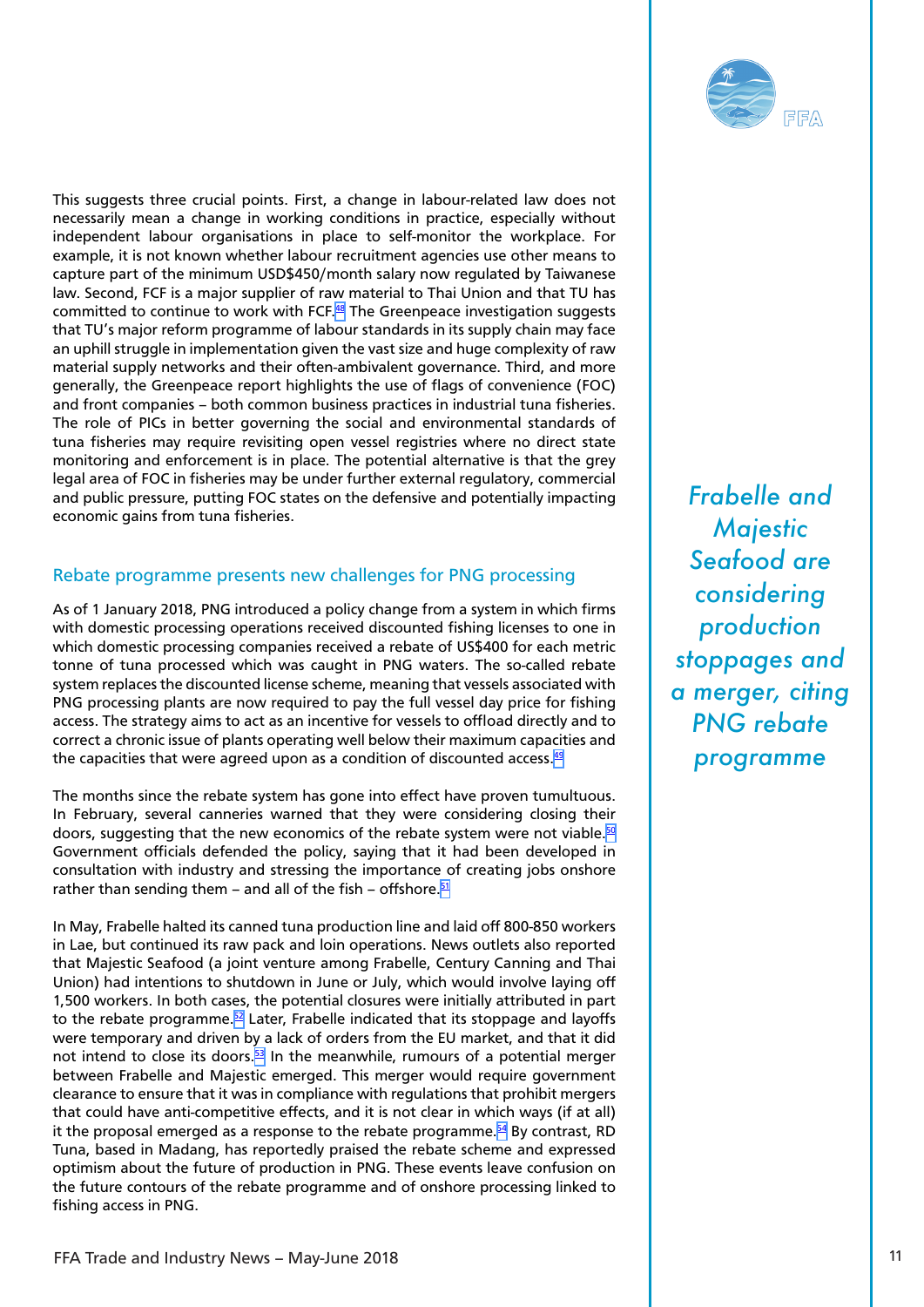

### <span id="page-11-0"></span>Starkist secures raw material and cold storage

In the last two years, Starkist's processing facility in American Samoa has faced raw material shortages that have led it to several short-term processing closures. Skipjack shortages are attributed to halting of US fleet fishing as the US Treaty was being negotiated in early 2016 and a WCPFC directive that reduced the number of fishing days that the US fleet had been transferring to the high seas from their Territory EEZs. Reportedly, around 60 vessels have historically offloaded albacore to the plant; today, only 14 vessels are doing so. In addition, limited cold storage capacity has restricted the firm's ability to weather supply shortages and has also reportedly introduced inefficiencies for purse seine vessels offloading directly at the cannery, forcing some to wait for weeks docked in Pago Pago to unload[.55](#page-17-0) As reported in prior issues of TIN, Starkist has made a series of efforts to improve its fortunes, including supporting appeals to fishing closures in the US Marine Monuments, aiming to encourage Samoan longline vessels to offload in Pago Pago, and seeking to expand its cold storage access on the island.<sup>56</sup>

Recent months have seen two moves that offer firm progress towards stabilizing supply. First, Starkist Samoa entered into a 10-year lease with Tri Marine to expand its access to cold storage space in Tri Marine's Samoa Tuna Processors (STP) plant. Starkist had reportedly been using some cold storage space prior to the deal. The STP plant has not been operating since December of 2016. Tri Marine indicated that part of its interest in the lease was in generating jobs and maintaining the strength of the local tuna industry.<sup>[57](#page-17-0)</sup>

Second, Starkist has signed supply arrangements with two Chinese-owned longline firms. Ping Tai Rong Ocean Fishery Company has 26 longline vessels, some of which are reportedly based in Independent Samoa. Luen Thai Fishing Ventures, a large and well- established fishing presence in the region is also planning to have some of the its Independent Samoa-based boats deliver to Starkist.<sup>[58](#page-17-0)</sup> Additionally, four of the Apia Export Fishing Compnay vessels are also offloading their catches in Pago Pago[.59](#page-17-0) The US Coast Guard and National Oceanic and Atmospheric Administration have reportedly begun to work with the Apia-based vessels to support compliance with US policies.<sup>60</sup> Albacore processed in American Samoa is an important market segment for Starkist as it is a higher price raw material and product than its skipjack counterpoint, and thus makes the Territory's duty-free access to the US market significant over competitors who lack duty free access.

*Starkist Samoa has made progress on stabilising supply with new cold storage and albacore agreements*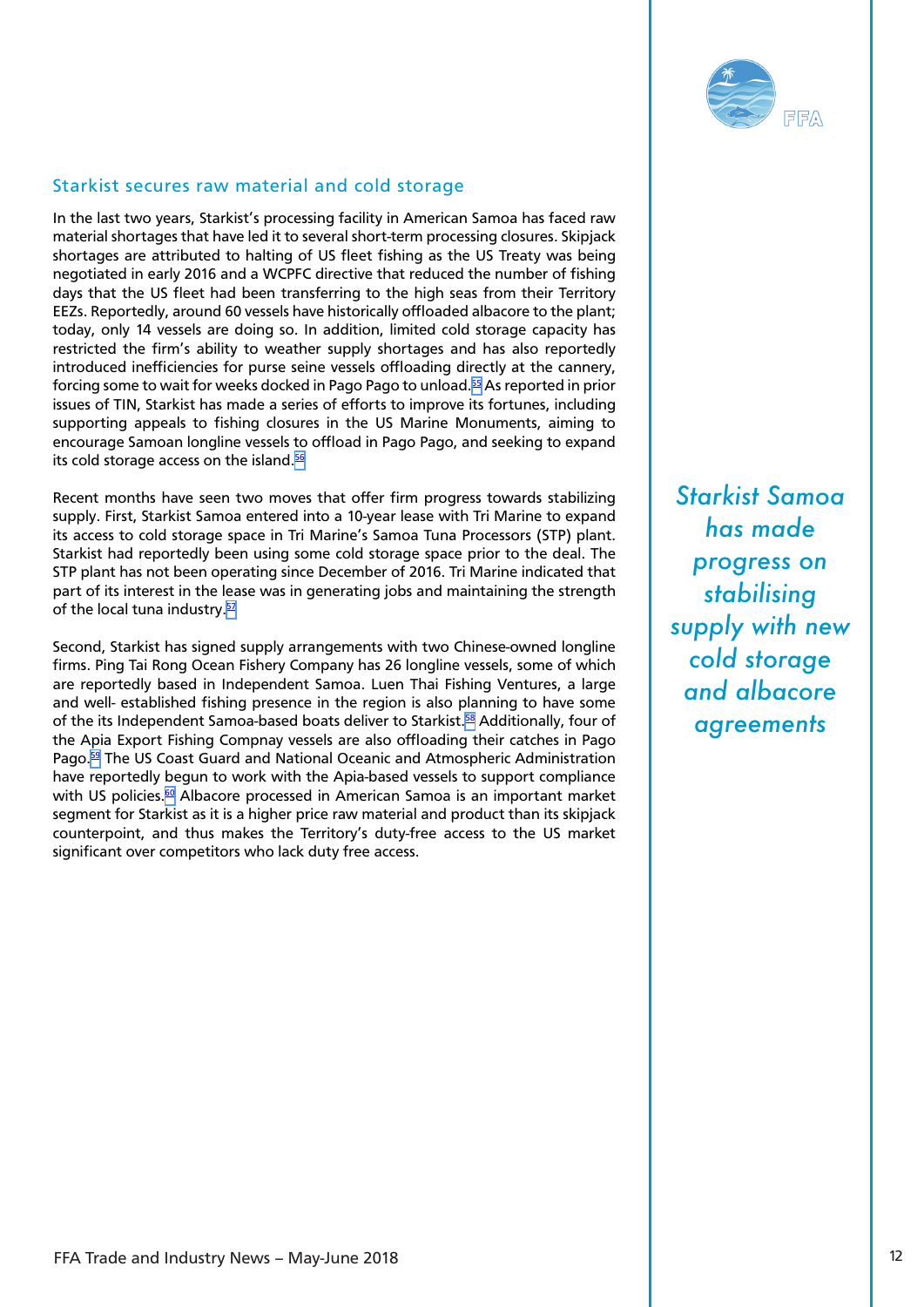

# <span id="page-12-0"></span>**TUNA PRICE TRENDS<sup>[61](#page-17-0)</sup>**

### Bangkok canning-grade prices to May 2018<sup>[62](#page-17-0)</sup>



### Japan frozen sashimi prices (ex-vessel, Japanese ports) to May 2018[63](#page-17-0)

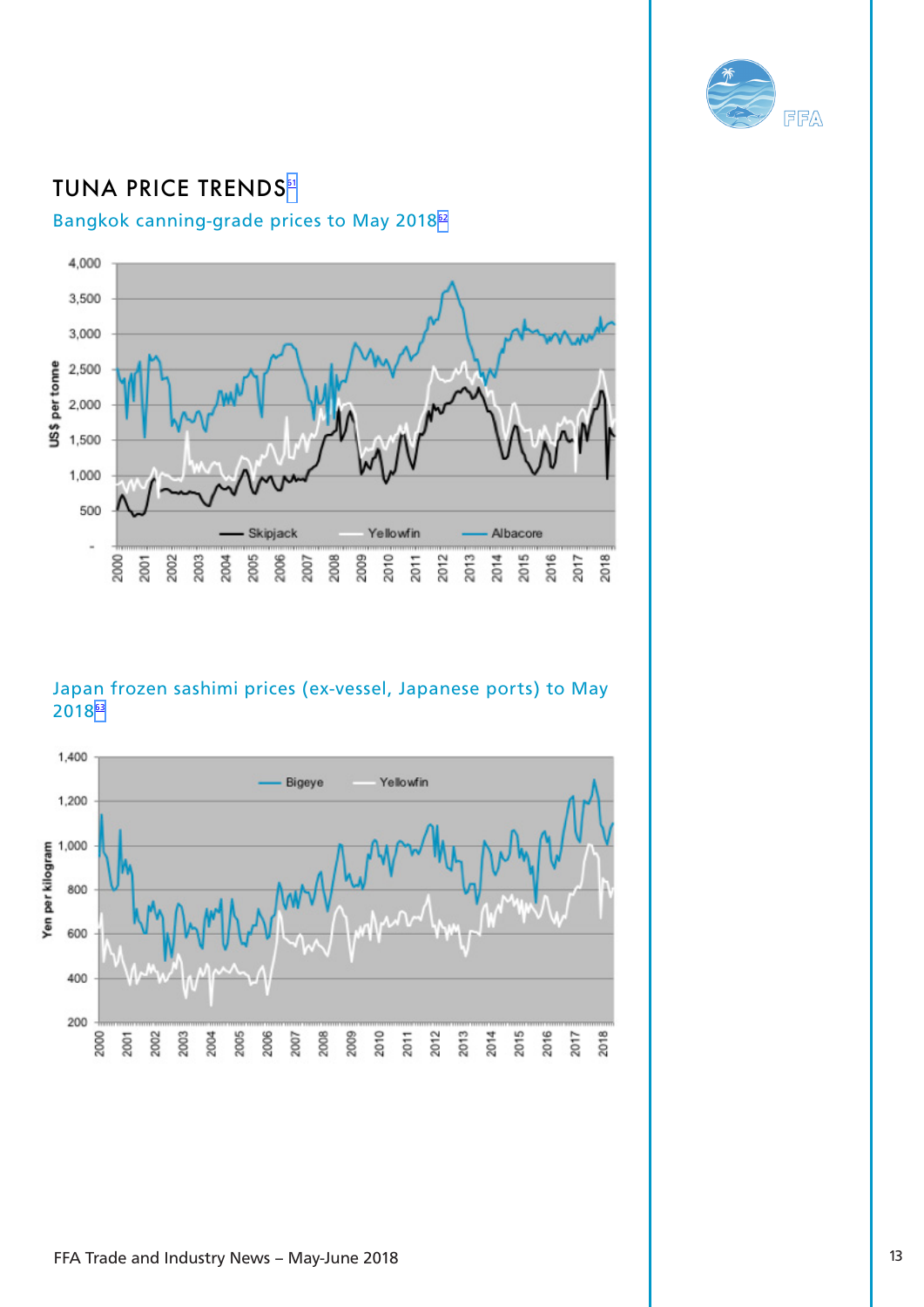



### Japan fresh sashimi prices (origin Oceania) to May 2018<sup>[64](#page-17-0)</sup>

### US imported fresh sashimi prices to April 2018<sup>[65](#page-17-0)</sup>

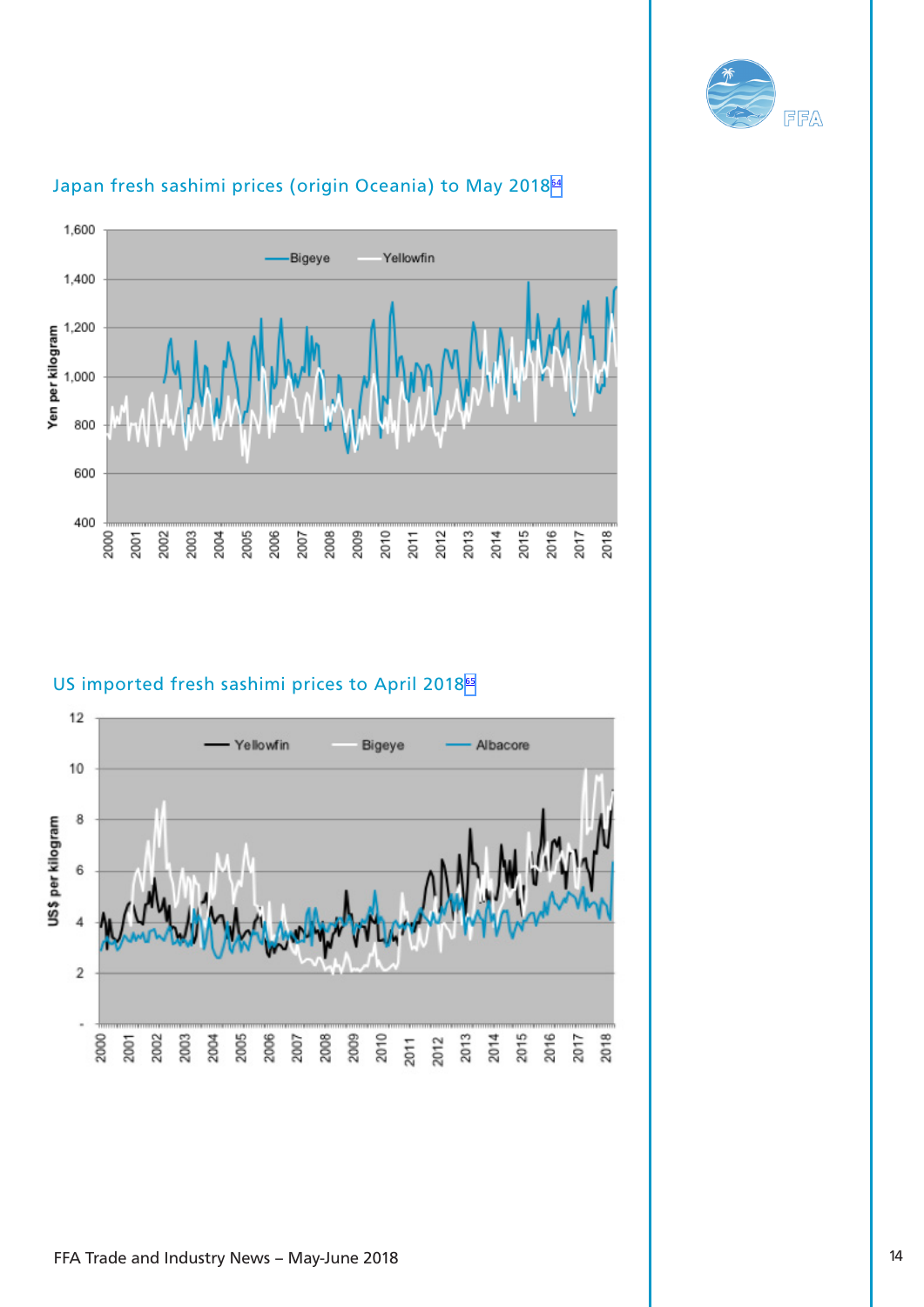

<span id="page-14-0"></span>

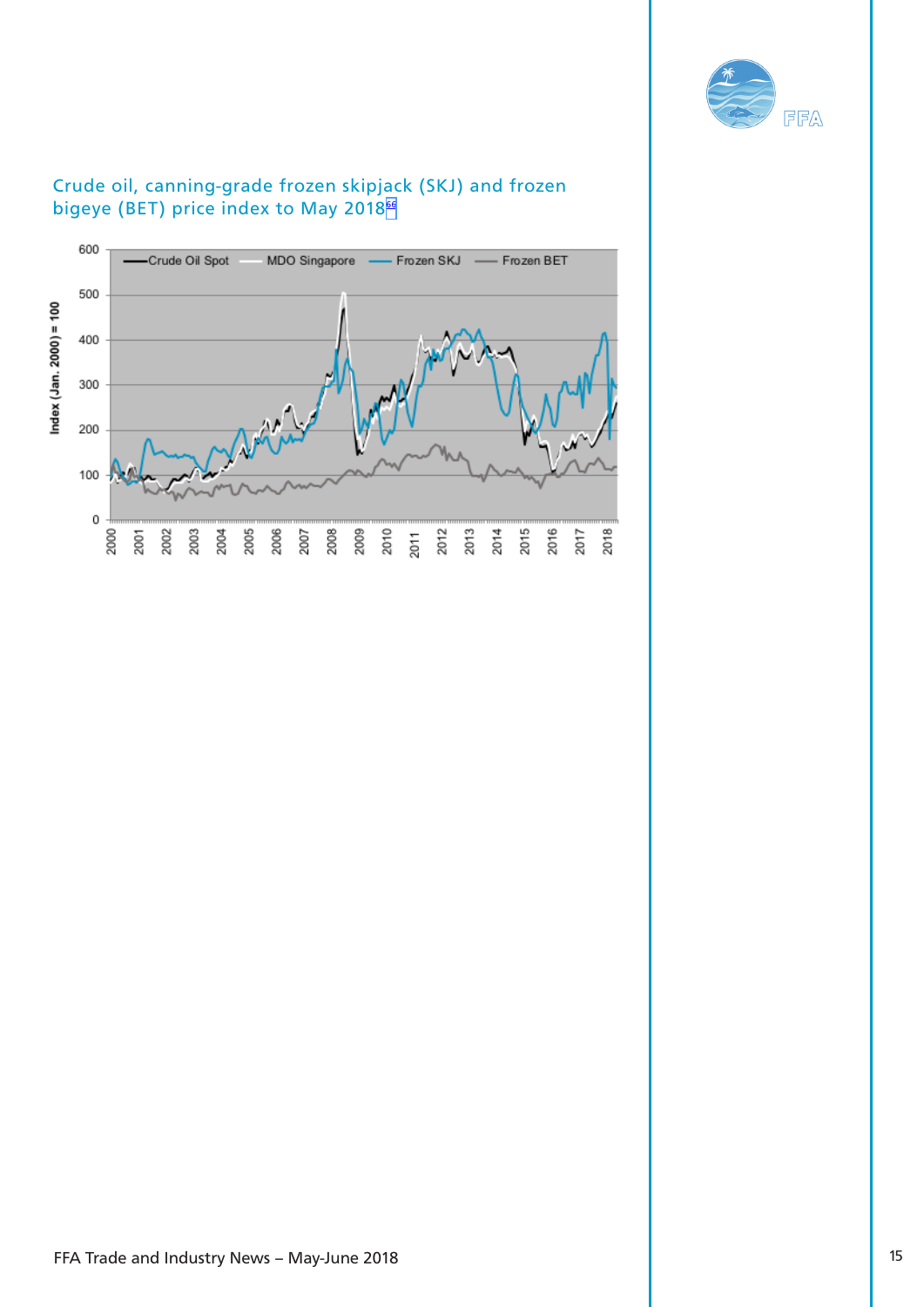

<span id="page-15-0"></span>F Packing that the state of the fille of the state of the state of the state of the state of the state of the state of the state of the state of the state of the state of the state of the state of the state of the state o  $\degree$  Prepared for the FFA Fisheries Development Division by Dr Liam Campling, School of Business and Management, Queen Mary University of London, Dr Elizabeth Havice, University of North Carolina at Chapel Hill and Mike McCoy, independent consultant, all Consultant Fisheries Trade and Market Intelligence Analysts, Fisheries Development Division, FFA. Desktop publishing by Antony Price. The authors would like to thank Mike Batty for his input on an earlier draft of this briefing. The contents of this briefing (including all analysis and opinions) are the responsibility of the authors and do not necessarily reflect the positions or thinking of the FFA Secretariat or its Members.

 $^{\rm 1}$  This article summarizes key points from numerous presentations delivered during the 14th Infofish World Tuna Trade Conference. The programme and list of presenters is available at: [www.infofish.org.](http://www.infofish.org) Individual presentations can be sourced directly from the Infofish Secretariat.

<sup>2</sup> Committee for Development Policy, Report on the twentieth session (12–16 March 2018) Economic and Social Council. Available at:<http://undocs.org/en/E/2018/33>

<sup>[3](#page-3-0)</sup> This TIN story draws from this report, on which one of the authors contributed (Campling), unless otherwise indicated. Commonwealth Secretariat 2018, *Global Value Chain Perspective: Adapting to Competitiveness Challenges Arising from LDC Graduation – Case study: Solomon Islands tuna fisherie*s, London: Commonwealth Secretariat

[4](#page-3-0) The multiplier effect of 3 is based on Campling's research in Seychelles and the 5.9 is based on processing of pelagic species in Scotland, see Sea Fish 2006, The economic impacts of the *UK sea fishing and fish processing sectors: An input-output analysis*, Edinburgh: Sea Fish Industry Authority. Available at: [http://www.seafish.org/media/publications/2006\\_i-o\\_key\\_](http://www.seafish.org/media/publications/2006_i-o_key_features_final_090108.pdf) [features\\_final\\_090108.pdf](http://www.seafish.org/media/publications/2006_i-o_key_features_final_090108.pdf)

 $5$  This TIN story draws from this report, on which one of the authors contributed (Campling), unless otherwise indicated. Commonwealth Secretariat 2018, *Global Value Chain Perspective: Adapting to Competitiveness Challenges Arising from LDC Graduation – Case study: Solomon Islands tuna fisheries*, London: Commonwealth Secretariat

[6](#page-3-0) Economic and Policy Analysis Division (EAPD) 2018, 'LDC Identification Criteria and Indicators'. Available at: [https://www.un.org/development/desa/dpad/least-developed](https://www.un.org/development/desa/dpad/least-developed-country-category/ldc-criteria.html)[country-category/ldc-criteria.html](https://www.un.org/development/desa/dpad/least-developed-country-category/ldc-criteria.html)

[7](#page-4-0) ibid. 2018

[8](#page-4-0) For a critical review of the SIDS concept and its change over time, see: Liam Campling 2006 'A critical political economy of the small island developing states concept: South-South cooperation for island citizens?' *Journal of Developing Societies*, 22(3): 235-285. Available at: <http://journals.sagepub.com/doi/10.1177/0169796X06068031>

<sup>[9](#page-5-0)</sup> See <u>https://ethereium.org</u>

<sup>[10](#page-5-0)</sup> See <https://ipfs.io>

[11](#page-6-0) 'World's largest sustainable tuna fishery launches Ethereum Blockchain', *Benzinga Press Releases*, 19 June 2018. Available at:<http://www/benzinga.com>

<sup>[12](#page-6-0)</sup> L. Campling, E. Havice and M. McCoy, 2018. 'Blockchain technology trialled for tuna traceability in Fiji', *FFA Trade and Industry News*, 11(1): January-February.

[13](#page-6-0) 'New blockchain project has potential to revolutionise seafood industry', *WWF New*  Zealand, no date. Available at: [https://www.wwf.org.nz/what\\_we\\_do/marine/blockchain\\_](https://www.wwf.org.nz/what_we_do/marine/blockchain_tuna_project/) [tuna\\_project/](https://www.wwf.org.nz/what_we_do/marine/blockchain_tuna_project/)

<sup>[14](#page-6-0)</sup> See e.g., P. Foley and E. Havice 2016. 'The rise of territorial eco-certifications: New politics of transnational sustainability governance in the fishery sector'. *Geoforum 69* (February): 24-33.

 $15$  For a more complete description of the participants in the fishery see Campling, L, A. Lewis, M. McCoy (2017) *The tuna longline industry in the Western and Central Pacific Ocean and its market dynamics*, Forum Fisheries Agency, Honiara.

[16](#page-7-0) R. Kumar, 'The time is now to take action for sustainable tuna stock', *FFA's Tunapacific: Fisheries News and Views*, 28 June 2018. Available at: [http://www.tunapacific.](http://www.tunapacific.org/2018/06/28/) [org/2018/06/28/](http://www.tunapacific.org/2018/06/28/)

<sup>[17](#page-7-0)</sup> T. Gascoine, 'South Pacific longline fisheries due to economics', FFA's Tunapacific: Fisheries News and Views, 25 May 2018. Available at: <http://www.tunapacific.org/2018/05/24/>

[18](#page-7-0) P. Terawasi and C. Reid, *Economic and development indicators and statistics: tuna fisheries of the Western and Central Pacific Ocean*, 2017, Forum Fisheries Agency.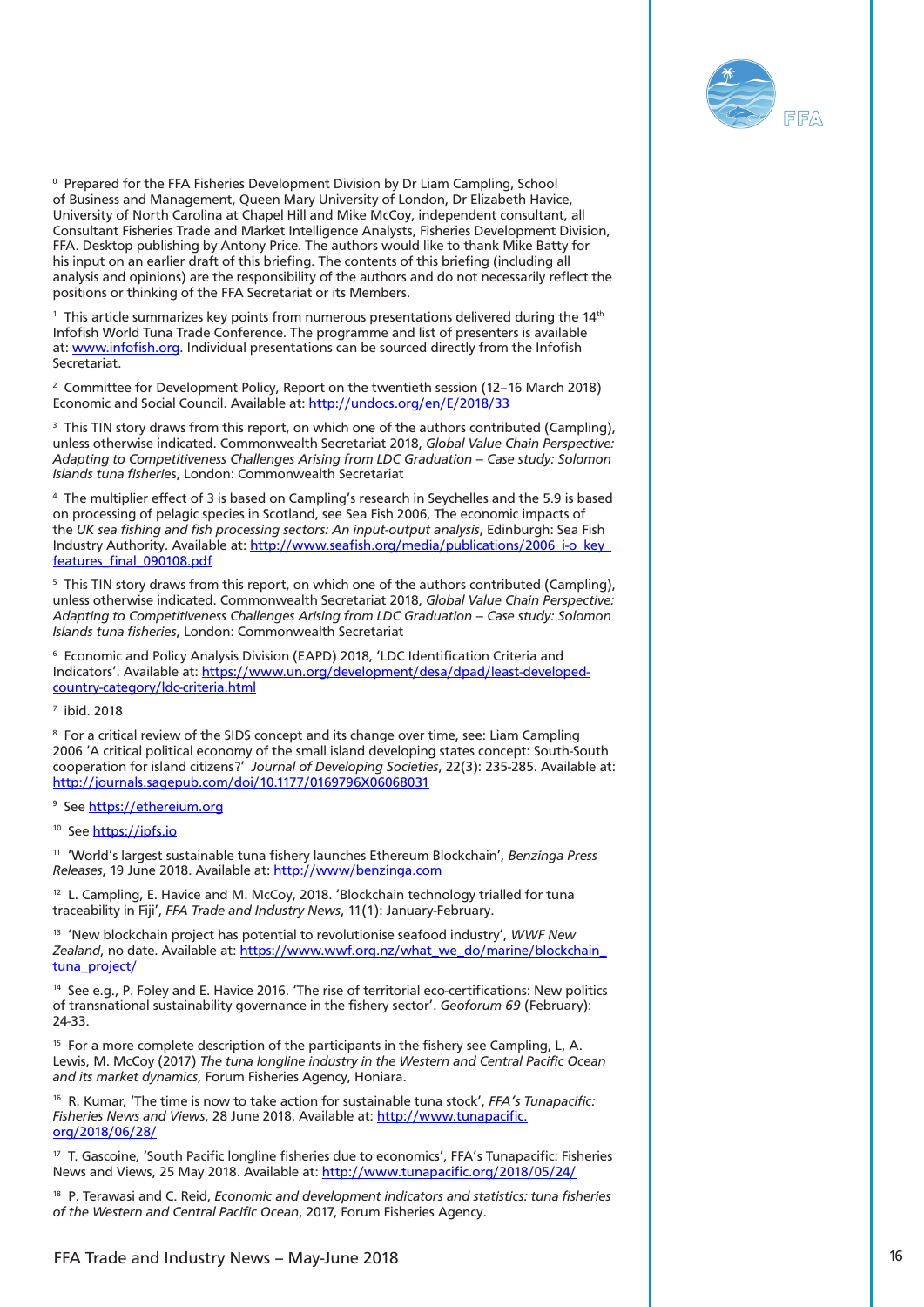

<span id="page-16-0"></span>[19](#page-7-0) WCPFC, Summary report - Thirteenth regular session of the Scientific Committee, Rarotonga, 9-17 August 2017. Available at<http://www.wcpfc.int>

[20](#page-8-0) 'Chicken Of The Sea Resolves Walmart Price Fixing Case', *Atuna*, 22 May 2018. Available at: [www.atuna.com/](http://www.atuna.com/)

<sup>[21](#page-8-0)</sup> 'Chicken Of The Sea International Resolves Antitrust Lawsuit With Walmart, Terms Include New Business Agreement With The Retailer', *COSI*, 22 May 2018. Available at: [https://www.](https://www.prnewswire.com/news-releases/chicken-of-the-sea-international-resolves-antitrust-lawsuit-with-walmart-terms-include-new-business-agreement-with-the-retailer-300652328.html) [prnewswire.com/news-releases/chicken-of-the-sea-international-resolves-antitrust-lawsuit](https://www.prnewswire.com/news-releases/chicken-of-the-sea-international-resolves-antitrust-lawsuit-with-walmart-terms-include-new-business-agreement-with-the-retailer-300652328.html)[with-walmart-terms-include-new-business-agreement-with-the-retailer-300652328.html](https://www.prnewswire.com/news-releases/chicken-of-the-sea-international-resolves-antitrust-lawsuit-with-walmart-terms-include-new-business-agreement-with-the-retailer-300652328.html)

[22](#page-8-0) 'Chicken of the Sea Partners with Pacifical on MSC Certified Tuna', *Pacifical*, 27 February 2018. Available at: <http://www.pacifical.com/articles/00114.html>

<sup>23</sup> Walmart 2017. Walmart does, however, potentially, mitigate this commitment with the preamble that the policy will be 'based on price, availability, quality, customer demand'.

[24](#page-8-0) 'Walmart eyes PNA's MSC tuna', *Undercurrent News*, 14 November 2017, Available at: [https://www.undercurrentnews.com/2017/11/14/walmart-eyes-pnas-msc-tuna/;](https://www.undercurrentnews.com/2017/11/14/walmart-eyes-pnas-msc-tuna/) Tom Seaman,'Walmart 2025 tuna commitment depends on 'price, demand'', *Undercurrent News*, 2 February 2018. Available at: [https://www.undercurrentnews.com/2018/02/02/walmart-](https://www.undercurrentnews.com/2018/02/02/walmart-2025-tuna-commitment-depends-on-price-demand/)[2025-tuna-commitment-depends-on-price-demand/](https://www.undercurrentnews.com/2018/02/02/walmart-2025-tuna-commitment-depends-on-price-demand/)

[25](#page-8-0) *Pittsburgh Gazette*, Available at: [http://www.post-gazette.com/business/](http://www.post-gazette.com/business/money/2018/05/22/Chicken-of-the-Sea-to-settle-antitrust-claims-with-Walmart/stories/201805220094) [money/2018/05/22/Chicken-of-the-Sea-to-settle-antitrust-claims-with-Walmart/](http://www.post-gazette.com/business/money/2018/05/22/Chicken-of-the-Sea-to-settle-antitrust-claims-with-Walmart/stories/201805220094) [stories/201805220094](http://www.post-gazette.com/business/money/2018/05/22/Chicken-of-the-Sea-to-settle-antitrust-claims-with-Walmart/stories/201805220094)

[26](#page-8-0) *Atuna* 22 May 2018

[27](#page-8-0) *Atuna* 28 May 2018, 'TU Might Set \$50m Aside For Price Fixing Settlements'. Available at: [www.atuna.com/](http://www.atuna.com/)

<sup>28</sup> Thai Union 2018b, Annual Report 2017, Bangkok: Thai Union Group, p.140. Available at:

[29](#page-8-0) Greenpeace 2018, *Misery at Sea: Human suffering in Taiwan's distant water fishing fleet* Taipei: Greenpeace East Asia. Available at: [https://www.greenpeace.org/new-zealand/](https://www.greenpeace.org/new-zealand/publication/misery-at-sea/) [publication/misery-at-sea/](https://www.greenpeace.org/new-zealand/publication/misery-at-sea/)

<sup>30</sup> Control Yuan Corrective Measure case, 5 October 2016, as cited by Greenpeace 2018, p.33

[31](#page-9-0) Greenpeace 2018, p.38-43

<sup>32</sup> Greenpeace 2016, Made in Taiwan: Government Failure and Illegal, Abusive and Criminal *Fisheries*, Taipei: Greenpeace East Asia Office. Available at: [https://www.humanrightsatsea.](https://www.humanrightsatsea.org/2016/04/15/made-in-taiwan-government-failure-and-illegal-abusive-and-criminal-fisheries/) [org/2016/04/15/made-in-taiwan-government-failure-and-illegal-abusive-and-criminal](https://www.humanrightsatsea.org/2016/04/15/made-in-taiwan-government-failure-and-illegal-abusive-and-criminal-fisheries/)[fisheries/](https://www.humanrightsatsea.org/2016/04/15/made-in-taiwan-government-failure-and-illegal-abusive-and-criminal-fisheries/)

<sup>33</sup> FIS, 'Spanish tuna fleet offers EC to use responsible fishing standard', 22 June 2018. Available at:

[34](#page-9-0) Department of State 2017, *Taiwan 2017 Human Rights Report,* United States of America. Available at:<https://www.state.gov/documents/organization/277363.pdf>

[35](#page-9-0) Department of State 2017. 2017 *Trafficking in Persons Report*. United States of America. Available at:<https://www.state.gov/documents/organization/271339.pdf>

See press release here: [https://ejfoundation.org/news-media/2018/ejf-documentary](https://ejfoundation.org/news-media/2018/ejf-documentary-reveals-shocking-extent-of-human-rights-abuses-in-taiwan-fisheries)[reveals-shocking-extent-of-human-rights-abuses-in-taiwan-fisheries](https://ejfoundation.org/news-media/2018/ejf-documentary-reveals-shocking-extent-of-human-rights-abuses-in-taiwan-fisheries)

[37](#page-9-0) See: [www.tiwa.org.tw/](http://www.tiwa.org.tw/)

[38](#page-9-0) Campling, Liam, Antony Lewis and Mike McCoy 2017, *The Tuna Longline Industry in the Western and Central Pacific Ocean and its Market Dynamics*, Honiara: Pacific Islands Forum Fisheries Agency. Available at: [https://www.ffa.int/system/files/Campling-Lewis-McCoy%20](https://www.ffa.int/system/files/Campling-Lewis-McCoy%202017%20The%20Tuna%20%20Longline%20Industry.pdf) [2017%20The%20Tuna%20%20Longline%20Industry.pdf](https://www.ffa.int/system/files/Campling-Lewis-McCoy%202017%20The%20Tuna%20%20Longline%20Industry.pdf)

<sup>39</sup> Fisheries Agency, Council of Agriculture (Taiwan), 'The Fisheries Agency Acts proactively to Enhance Rights and Benefits for Foreign Fishing Crews', 17 May 2018. Available at: [https://](https://www.fa.gov.tw/en/Announcement/content.aspx?id=54&chk=8ecbb658-4294-4ce5-acb0-1db9f1060ab4¶m) [www.fa.gov.tw/en/Announcement/content.aspx?id=54&chk=8ecbb658-4294-4ce5-acb0-](https://www.fa.gov.tw/en/Announcement/content.aspx?id=54&chk=8ecbb658-4294-4ce5-acb0-1db9f1060ab4¶m)  $1$ db $9f1060$ ab4&param=

[40](#page-9-0) See: [https://www.fa.gov.tw/cht/Announce/content.aspx?id=512&chk=0344e4cc-92ef-](https://www.fa.gov.tw/cht/Announce/content.aspx?id=512&chk=0344e4cc-92ef-4dcb-88ee-ef727cf6ae31¶m=pn%3D1)[4dcb-88ee-ef727cf6ae31&param=pn%3D1](https://www.fa.gov.tw/cht/Announce/content.aspx?id=512&chk=0344e4cc-92ef-4dcb-88ee-ef727cf6ae31¶m=pn%3D1)

[41](#page-9-0) Greenpeace 2018, p.24

[42](#page-9-0) Fisheries Agency, Council of Agriculture (Taiwan), 'Response to Greenpeace report on